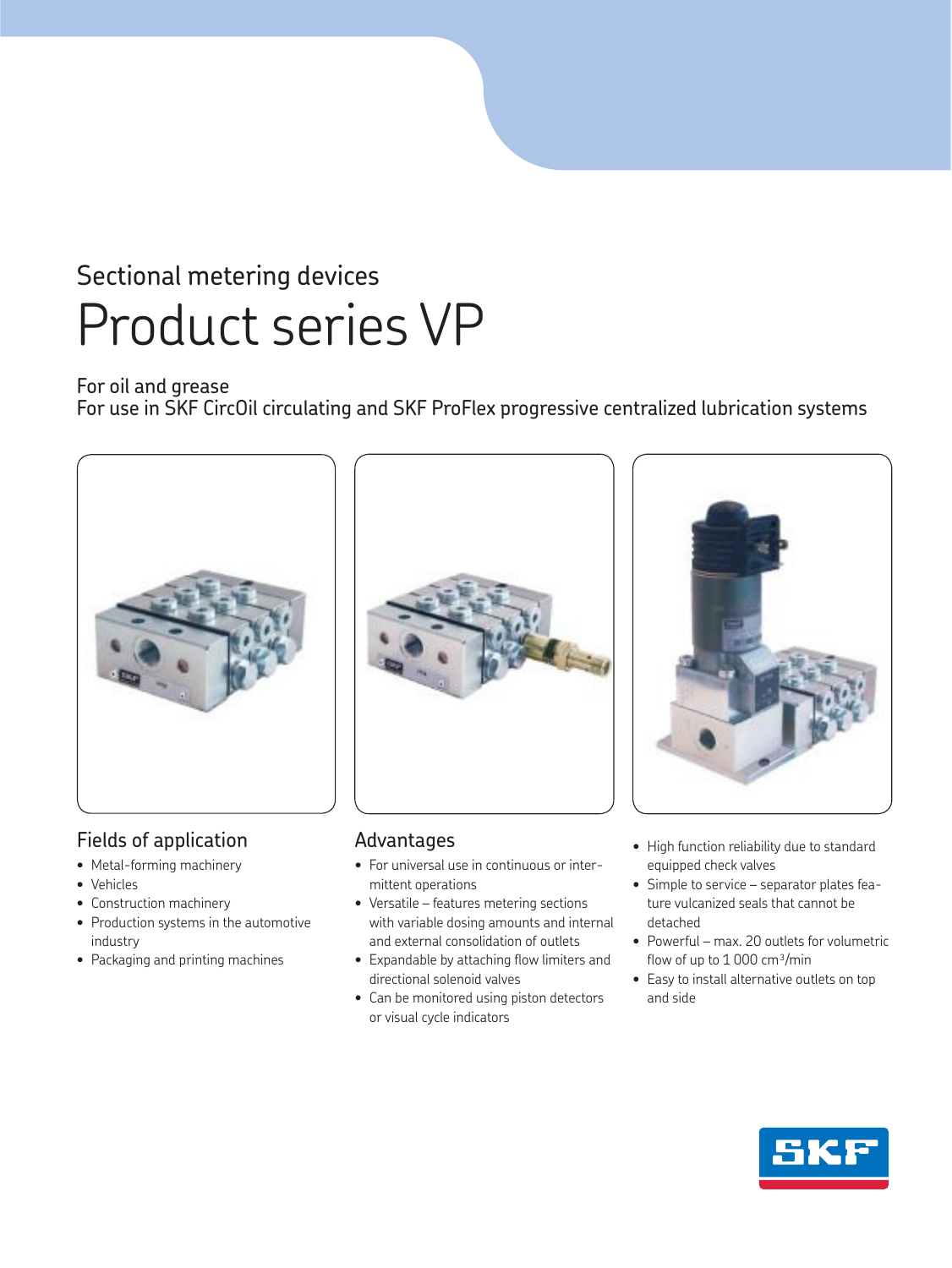**! Important information on product usage** SKF and Lincoln lubrication systems or their components are not approved for use with gases, liquefied gases, pressurized gases in solution and fluids with a vapor pressure exceeding normal atmospheric pressure (1 013 mbar) by more than 0,5 bar at their maximum permissible temperature.





CAD models for the products shown in this brochure can be downloaded at: **skf-lubrication.partcommunity.com**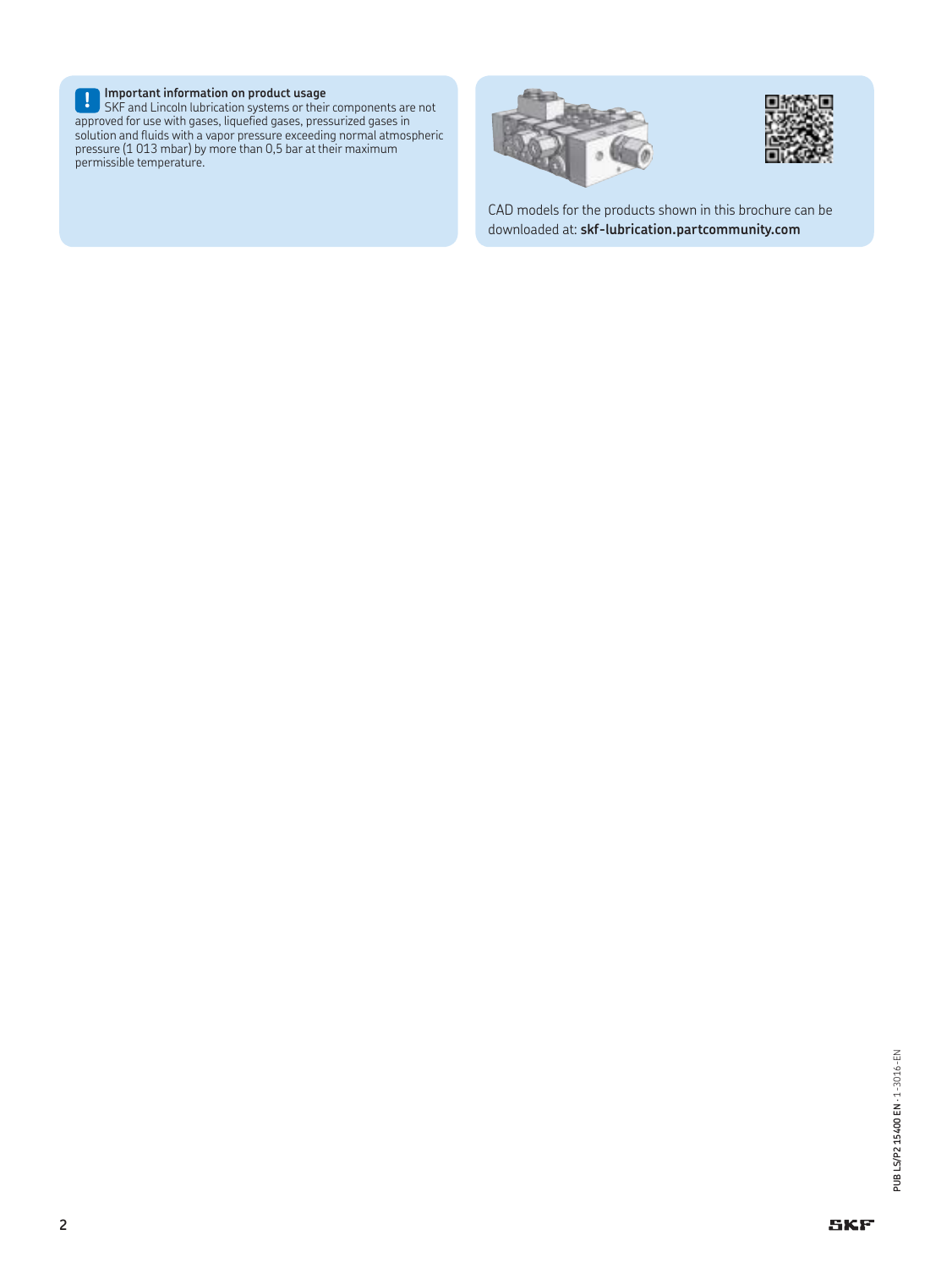# Table of contents

| Sectional metering device VP with piston detector and cycle indicator 8 |
|-------------------------------------------------------------------------|
|                                                                         |
| Sectional metering device VP with directional solenoid valve  10-11     |
|                                                                         |
|                                                                         |
|                                                                         |
|                                                                         |
|                                                                         |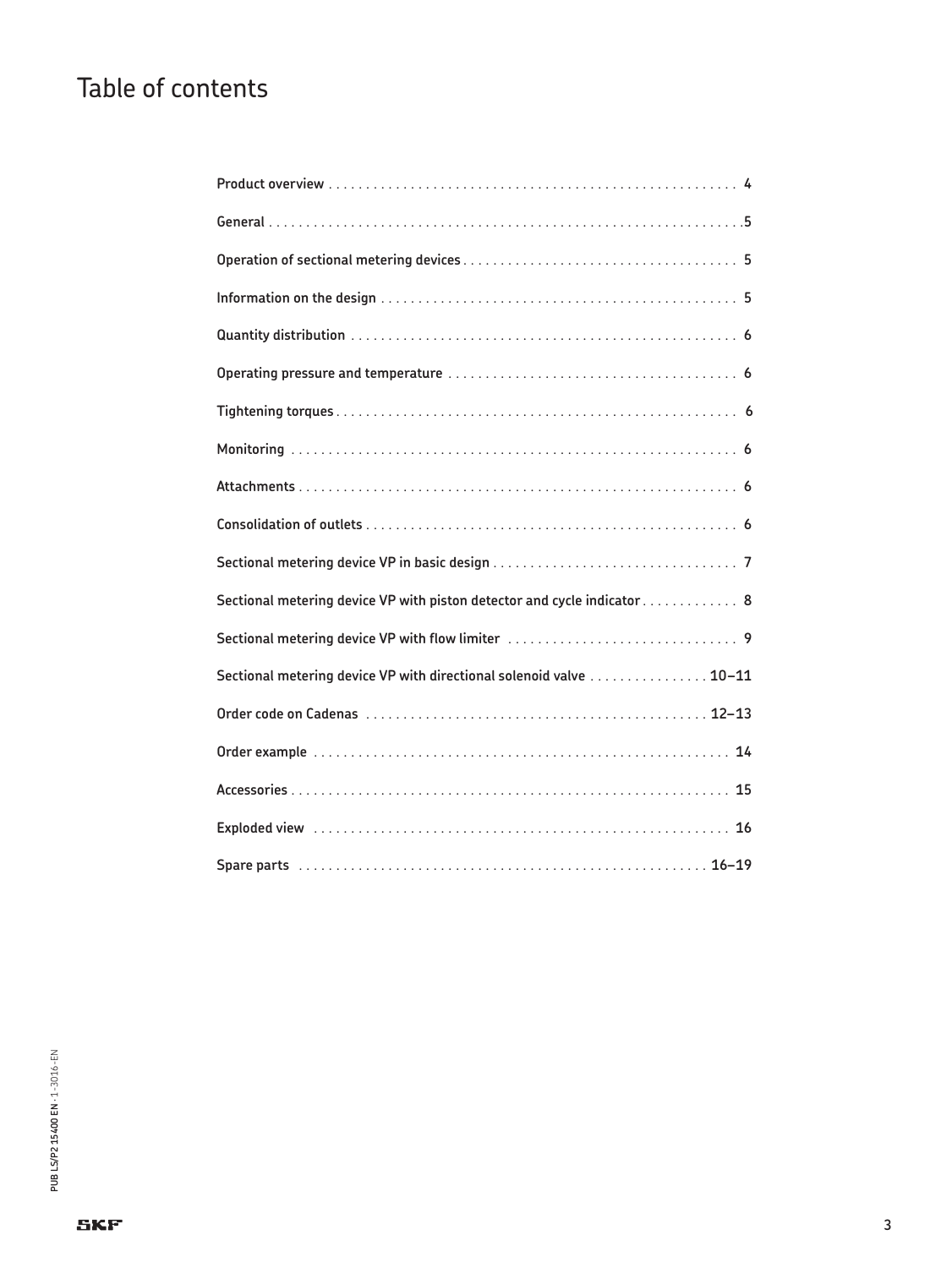## Product overview

















PUB LS/P215400 EN - 1-3016-EN **PUB LS/P2 15400 EN** · 1-3016-EN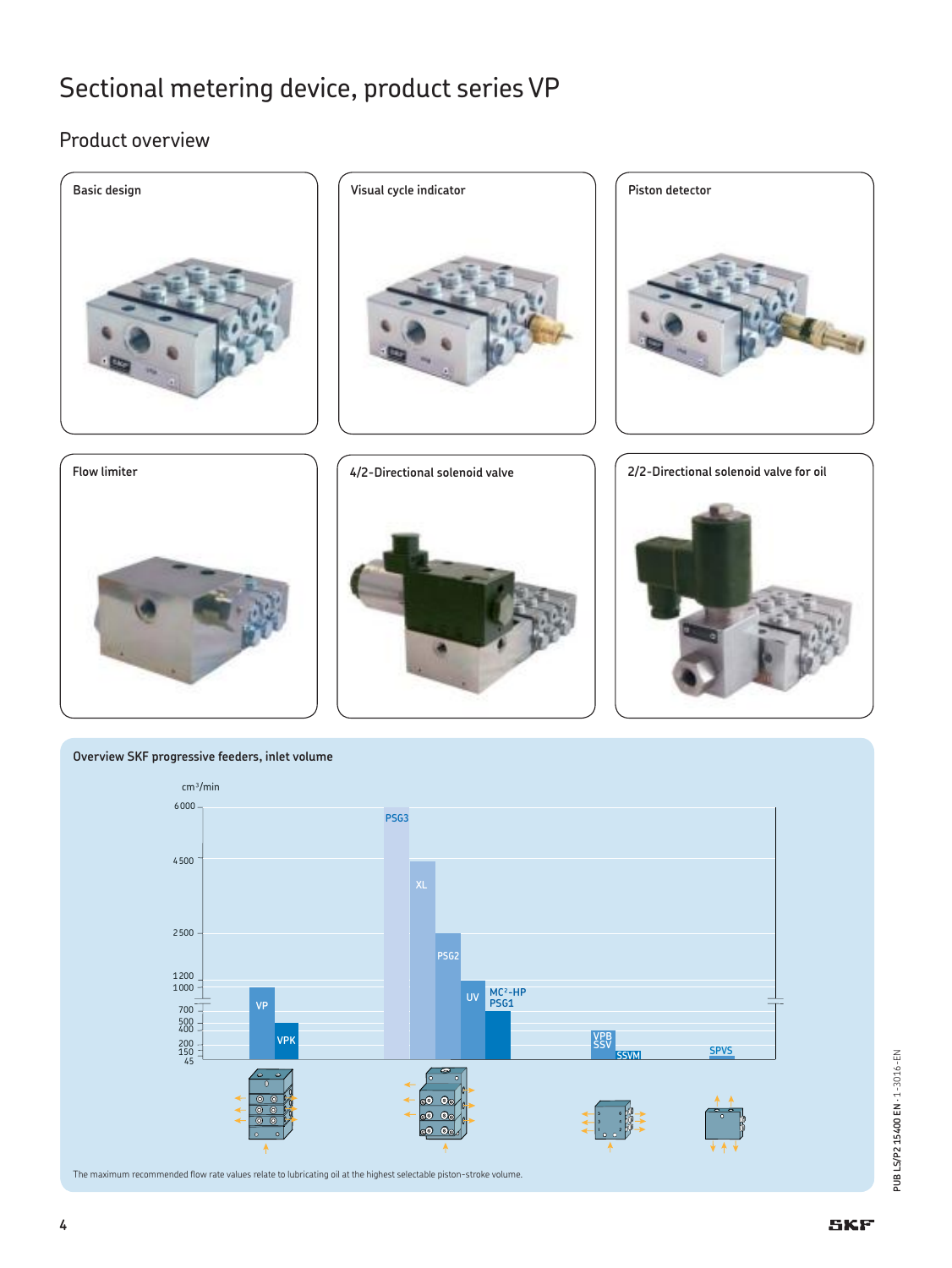## Product description

#### **General**

The sectional metering device VP, which belongs to the progressive feeder range, is available in the designs VPM (metric-threaded connectors) and VPG (inch-threaded connectors). With their metering sections, VPM and VPG cover a metering volume per outlet and cycle of  $0.1 \text{ cm}^3$  (T- section) to  $1.2 \text{ cm}^3$ (S-section). The inlet of the feeder is located at an inlet section and the outlets are at the downstream feeder sections. The delivery ducts are sealed by elastic seals. An end section is located downstream of the last feeder section. All sections are interconnected with tie-rods. They seal the feeder assembly.

The volumetric flow, which is sent via a tube, is forcibly distributed in a predetermined ratio to the outlets, i.e. to the lubrication points or the downstream progressive feeders. Pistons, which are aligned in series, meter the lubricant for two opposite outlets each and control the function of the neighboring piston. This way, the function of the sectional metering device can be checked by monitoring any piston with a cycle indicator or a piston detector.

The standard add-on check valves offer high functional reliability (for high or different back pressures). They also provide an accurate feed and safe blocking behavior, even for internal combinations.

## Operation  $(\rightarrow$  Fig. 1)

The task of the progressive feeder is to distribute consecutively specified portions of the pressure-fed lubricant (grease or oil) to the connected lubrication points.

The discharge of the lubricant continues as long as it is pressure-fed to the progressive feeder. The specified portions are generated through the piston movement. Two lubricant outlets on the two end positions of the piston travel are allocated to each piston.

The number of pistons within a feeder is from 3–10 variable. If lubricant is pressurefed, the pistons of a feeder move in turn to their end position. The piston movement displaces a portion of the lubricant that is downstream of the piston to the downstream outlet. The movement of a piston can only start after the upstream piston has been moved to its end position. If all pistons are in their left or right end position, internal connecting bores in the feeder ensure a defined and continued running of the pistons.

When all pistons have been moved once to the left as well as to the right end position, all connected lubricant points have been supplied once with the preset lubricant quantity.

The portions for both outlets are determined by the diameter and the travel of the piston. The selection of the required portion is made during the design of the feeder.

A subsequent change of the portions is only possible through a modification of the feeder.

#### **Information on the design**

The general criteria for the design of progressive feeders also apply without restrictions to the sectional metering device VP. The most important criterion is the number of cycles (stroke rate). They should be held as low as possible by selecting high-volume feeders. Maximum value of 200 cycles/min should not be exceeded

Thus, pressure losses and noise level will also be reduced. In case of an installation on movable machine parts or in case of strong vibrations (e.g. on presses), the piston position of the feeder should not be the same as the direction of movement of the machine part.

For the VP feeder, the minimum number of feeder sections is 3 and the maximum number is 10.



Piston side **4** is pressurized by the pump, piston side **1** has delivered lubricant to outlet **1a**. The connection between the main line and piston side **5** has become free due to the stroke of piston **1/4**.

Piston side **5** is pressurized and piston side **2** delivers the lubricant via outlet **2a**. Piston side **6** is the next to be pressurized, etc.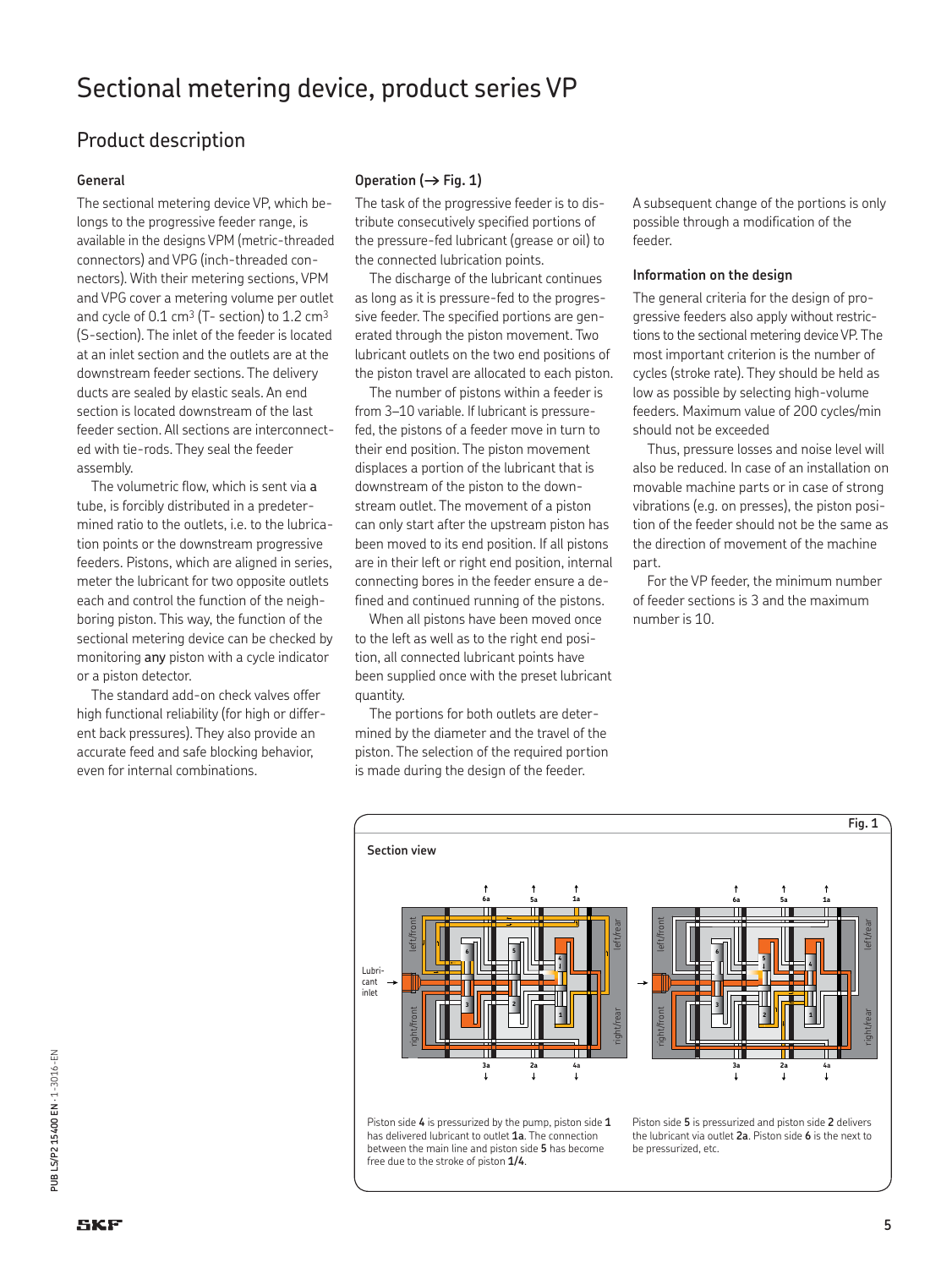## Monitoring and attachments

## Quantity distribution ( $\rightarrow$  Fig. 2)

Sectional metering devices distribute an amount delivered by a pump to several outlets while the feeder determines the volumetric ratio.

The different output quantities within a feeder are achieved by the use of various piston diameters or the joining of two or more outlets. The indicated lubricant quantities result from the piston diameter and the maximum travel of the piston. Depending on the system design, these capacities may vary by 40 percent.

For the sectional metering devices VPM and VPG, sections for two connections (**T** = twin) or for one connection (**S** = single) are available. In case of single sections, the two opposite outlets are connected internally, whereby one outlet is closed.

Each section is equipped with a lateral and an upper outlet per side. Only one outlet can be connected, the second one has to be blocked by either a plug or an overpressureindicator. On demand, the crossporting also can be connected to the upper outlets.

## **Tightening torques**

During the installation of the VP feeder, consisting of inlet section, inlet plate, twin and single sections, separator plates as well as end plate and end section, the following tightening torques have to be adhered to for the tie-rods and nuts:

## Tightening torque

| Tie-rod (2x)            | each 2,4 Nm  |
|-------------------------|--------------|
| Nut for tie-rod M8 (2x) | each 12,0 Nm |

## **Monitoring**

All standard sections can be monitored directly by means of a piston detector. Furthermore, the piston movement can be monitored by visual stroke monitoring.

Both monitoring models can be used for oil as well as for grease.

## **Attachments**

The modular structure of the sectional metering device becomes apparent when you consider the range of attachments. Optionally, the sectional metering device VP can be equipped with:

- upstream flow limiter for oil
- upstream directional solenoid valve for oil and grease

### Consolidation of outlets ( $\rightarrow$  Fig. 3)

A later combination of two outlets for sectional metering devices is only possible with a crossporting bar that is screwed into the upper alternative outlets. Any odd number of outlets can be achieved with the help of S-sections without additional crossporting bars.

The crossporting bar is used to combine the lubricant outputs of two adjacent feeder sections via the alternative outlets on top of the feeder.





る **PUB LS/P2 15400 EN** · 1-3016-EN LS/P2 15400 EN - 1-3016-PUB<sub>1</sub>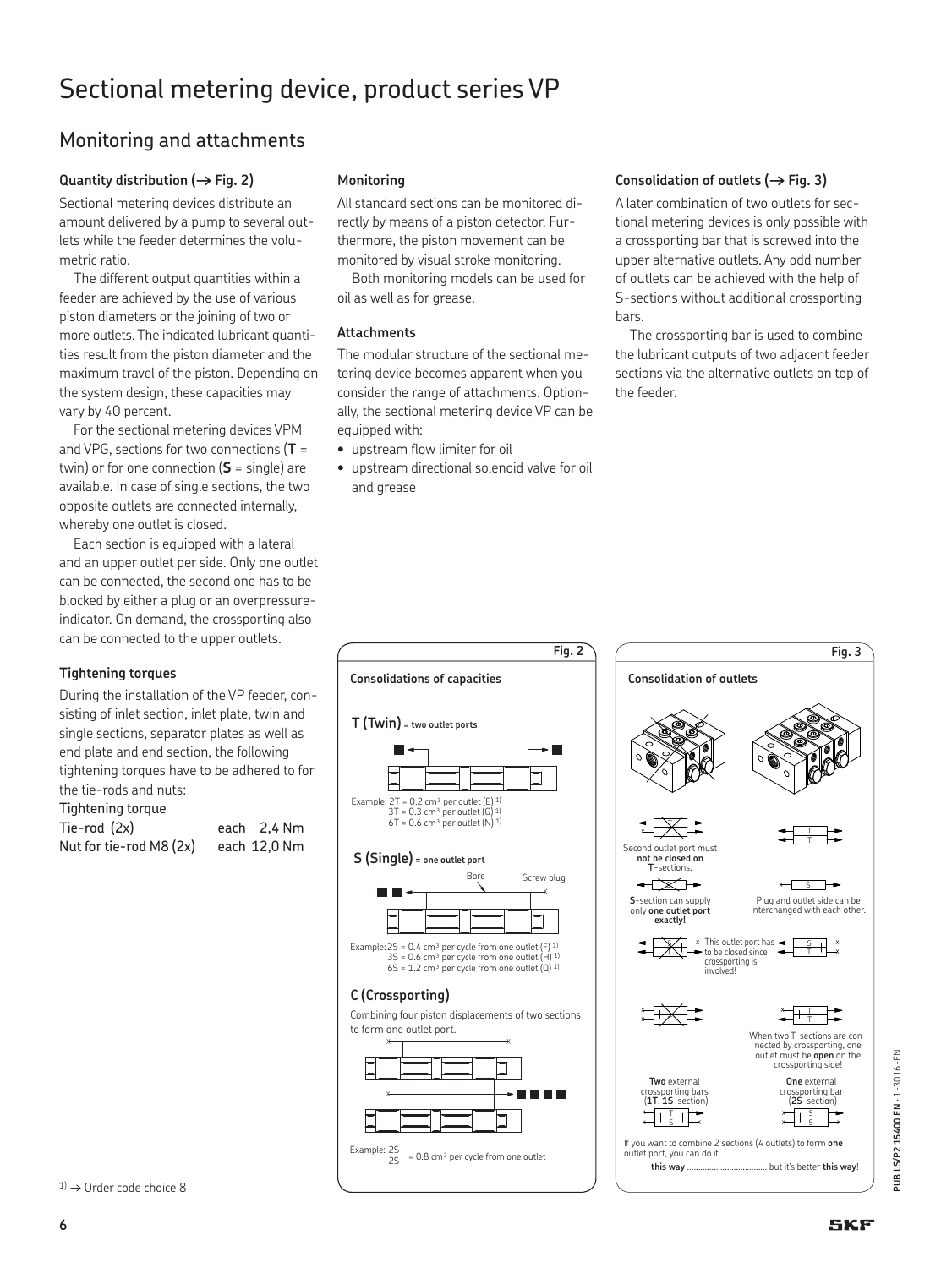## Basic design for oil and grease





### **Technical data**

| Type Hydraulically controlled<br>Mounting position $\ldots \ldots \ldots \ldots$ Any <sup>1)</sup><br>Ambient temperature range $\ldots \ldots \ldots -25$ to +90 °C<br>Feeder section. See table<br>Occupied outlets. 1 to 20 |                                                    |
|--------------------------------------------------------------------------------------------------------------------------------------------------------------------------------------------------------------------------------|----------------------------------------------------|
| <b>Material</b><br>Inlet, separator and end section $\ldots$ . Steel, galvanized, NBR<br>Sections Steel, galvanized                                                                                                            |                                                    |
| <b>Hydraulic system</b><br>Operating pressure, max. Oil 200 bar, grease 300 bar<br>Volume per outlet and cycle See table<br>Lubricant Mineral oils, greases based                                                              | on mineral oil.<br>environmentally friendly and    |
| Operating viscosity > 12 mm <sup>2</sup> /s<br>Worked penetration $\ldots$ 265 x 0,1 mm                                                                                                                                        | synthetic oils and greases<br>(up to NLGI Grade 2) |

## **Dimensions**

| $lnlet: VPM = M14 \times 1.5$<br>$VPG = G1/4$ |                                 | Outlet: $VPM = M10\times1$<br>$VPG = G1/8$ |                        |                        |                |  |  |  |  |  |  |  |
|-----------------------------------------------|---------------------------------|--------------------------------------------|------------------------|------------------------|----------------|--|--|--|--|--|--|--|
| <b>Typ</b>                                    | Number of<br>feeder<br>sections | Number of<br>possible<br>outlets           | $\mathsf{L}$ 1<br>[mm] | L <sub>2</sub><br>[mm] | Weight<br>[kq] |  |  |  |  |  |  |  |
| <b>VPM-3/VPG-3</b>                            | 3                               | 6                                          | 84                     | 98                     | 1.73           |  |  |  |  |  |  |  |
| <b>VPM-4/VPG-4</b>                            | 4                               | 8                                          | 104                    | 118                    | 2.1            |  |  |  |  |  |  |  |
| <b>VPM-5/VPG-5</b>                            | 5                               | 10                                         | 124                    | 138                    | 2.47           |  |  |  |  |  |  |  |
| <b>VPM-6/VPG-6</b>                            | $\overline{6}$                  | 12                                         | 144                    | 158                    | 2.84           |  |  |  |  |  |  |  |
| <b>VPM-7/VPG-7</b>                            | 7                               | 14                                         | 164                    | 178                    | 3.21           |  |  |  |  |  |  |  |
| <b>VPM-8/VPG-8</b>                            | 8                               | 16                                         | 184                    | 198                    | 3.58           |  |  |  |  |  |  |  |
| <b>VPM-9/VPG-9</b>                            | 9                               | 18                                         | 204                    | 218                    | 3.95           |  |  |  |  |  |  |  |
| <b>VPM-10/VPG-10</b>                          | 10                              | 20                                         | 224                    | 238                    | 4.32           |  |  |  |  |  |  |  |

 $^{11}$  In case of installation on moving machine parts or in case of strong vibrations (e.g., on<br>pressing machines), the piston position of the feeder must not match the direction of move-<br>ment of the machine part; instea

## **Selection of feeder sections**

| Quantity per cycle Number of<br>and outlet $\lceil cm^3 \rceil$ outlets |                          | <b>Description</b><br>of the sections | <b>Identification</b><br>letter/Order code |
|-------------------------------------------------------------------------|--------------------------|---------------------------------------|--------------------------------------------|
| 0.10                                                                    | 2                        | 1T                                    |                                            |
| 0.20                                                                    | $\mathcal{P}$            | 2T                                    | F                                          |
| 0.30                                                                    | $\overline{\phantom{0}}$ | 3T                                    | G                                          |
| 0.40                                                                    | $\overline{\phantom{0}}$ | 4T                                    |                                            |
| 0.50                                                                    | $\overline{\phantom{0}}$ | 5T                                    |                                            |
| 0.60                                                                    | $\overline{\phantom{0}}$ | 6T                                    | N                                          |
| 0.20                                                                    | 1                        | 1S                                    | n                                          |
| 0.40                                                                    | 1                        | 2S                                    | F                                          |
| 0.60                                                                    | 1                        | 3S                                    | Н                                          |
| 0.80                                                                    | 1                        | 45                                    | K                                          |
| 1.00                                                                    | 1                        | 5S                                    | M                                          |
| 1.20                                                                    | 1                        | 6S                                    | O                                          |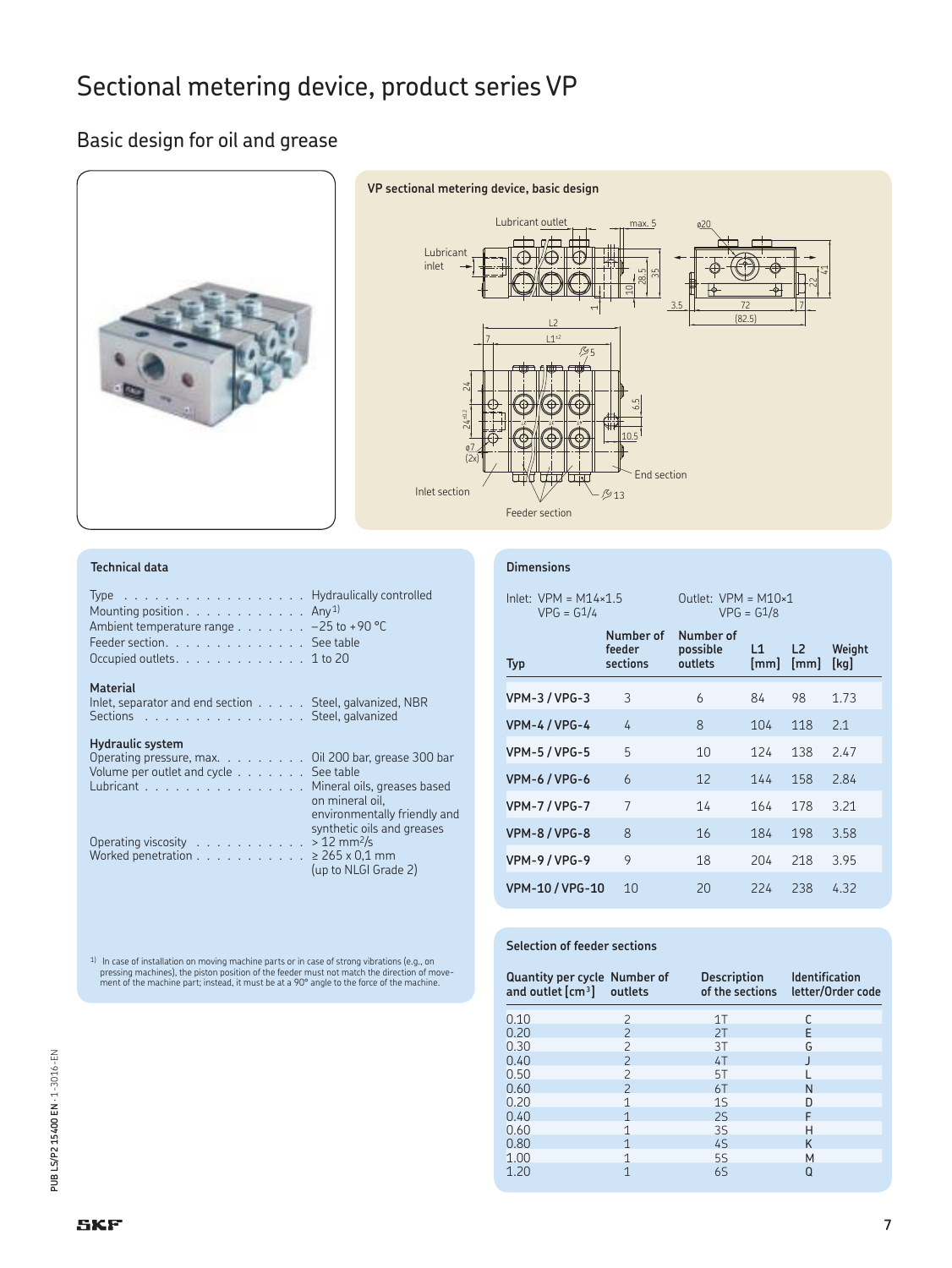## Monitoring with piston detector and cycle indicator, for oil and grease





**Sectional metering device VP with piston detector** For other dimensions, see VP basic design **† page 6**



## **Technical data**

#### Basis design  $\rightarrow$  Technical data page 7

#### Piston detector, electrical <sup>1)</sup>

| Internal thread $\ldots \ldots \ldots \ldots$ M12 $\times$ 1 |  |  |  |  |  |                                                                |
|--------------------------------------------------------------|--|--|--|--|--|----------------------------------------------------------------|
|                                                              |  |  |  |  |  | Ambient temperature range $\ldots \ldots \ldots -25$ to +80 °C |
| Operating pressure max. 300 bar                              |  |  |  |  |  |                                                                |
|                                                              |  |  |  |  |  | Weight 0.046 kg                                                |
|                                                              |  |  |  |  |  | Design 4-point LED                                             |
|                                                              |  |  |  |  |  | Rated voltage 10 to 36 V DC                                    |
|                                                              |  |  |  |  |  | Residual ripple $(2-\text{pin})$ 3 to $15\%$                   |
| Residual ripple $(3-\text{pin})$ 510%                        |  |  |  |  |  |                                                                |
| Max. load current 100 mA                                     |  |  |  |  |  |                                                                |
| Protection class IP67                                        |  |  |  |  |  |                                                                |
| Min. load current $(2-pin)$ . 4 mA                           |  |  |  |  |  |                                                                |
|                                                              |  |  |  |  |  | Outlet function (3-pin). PNP contact                           |
|                                                              |  |  |  |  |  |                                                                |

### Cycle indicator, visual

| Ambient temperature range $\ldots \ldots \ldots -15$ to +75 °C |  |  |  |
|----------------------------------------------------------------|--|--|--|
| Operating pressure max. $\ldots$ 300 bar                       |  |  |  |
| Weight 0.02 kg                                                 |  |  |  |

<sup>1)</sup> The piston detector is designed for a service life of approx. 10-15 million cycles.<br>This value may be significantly exceeded depending on the application, external environmental<br>influences, medium, pressure, and cycle

#### **Sectional metering device VP with visual cycle indicator** For other dimensions, see VP basic design **† page 7**





## **! Note!**

Electrical plug and socket connections are ordered separately  $\rightarrow$  page 15.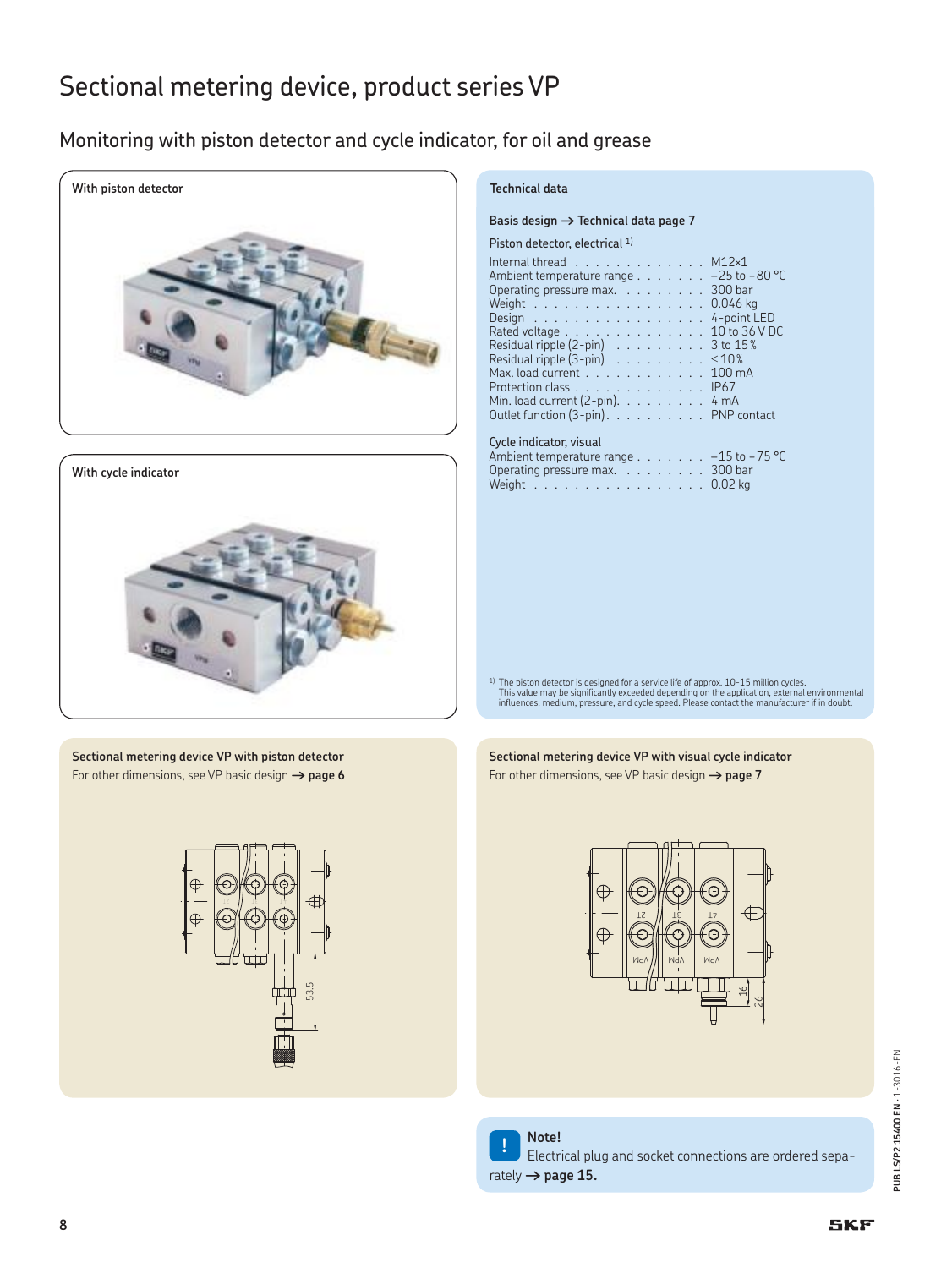## with flow limiter SP/SMB8, for oil



## **Technical data**

**Basis design → Technical data page 7** 

Flow limiter SP/SMB8

| Ambient temperature range 0 to +100 °C                                         |
|--------------------------------------------------------------------------------|
| Operating pressure max. 200 bar                                                |
| Inlet volume $\ldots \ldots \ldots \ldots \ldots \ldots$ 0.1 to 1.0 l/min      |
| Lubricant Mineral oils, environmentally                                        |
| friendly and synthetic oils                                                    |
| Operating viscosity $\ldots \ldots \ldots \ldots$ 20 to 600 mm <sup>2</sup> /s |
|                                                                                |
| Weight 1.95 kg                                                                 |
| Material Steel, galvanized                                                     |
|                                                                                |

| Sectional metering device VP with flow limiter                 |  |
|----------------------------------------------------------------|--|
| For other dimensions, see VP basic design $\rightarrow$ page 7 |  |





| Plug-in nozzles for flow limiter<br>Nominal volumetric flow up to 1.09 l/min 1) |                  |      |  |  |  |  |  |
|---------------------------------------------------------------------------------|------------------|------|--|--|--|--|--|
| <b>Nominal volume</b><br>[1/min]                                                | Nozzle-ø<br>[mm] | Code |  |  |  |  |  |
| 0.08                                                                            | 0.5              | A    |  |  |  |  |  |
| 0.12                                                                            | 0.55             | B    |  |  |  |  |  |
| 0.15                                                                            | 0.6              | C    |  |  |  |  |  |
| 0.21                                                                            | 0.65             | D    |  |  |  |  |  |
| 0.25                                                                            | 0.7              | E    |  |  |  |  |  |
| 0.29                                                                            | 0.75             | F    |  |  |  |  |  |
| 0.35                                                                            | 0.8              | G    |  |  |  |  |  |
| 0.41                                                                            | 0.85             | н    |  |  |  |  |  |
| 0.47                                                                            | 0.9              | J    |  |  |  |  |  |
| 0.56                                                                            | 0.95             | K    |  |  |  |  |  |
| 0.65                                                                            | 1                | L    |  |  |  |  |  |
| 0.73                                                                            | 1.05             | M    |  |  |  |  |  |
| 0.79                                                                            | 1.1              | N    |  |  |  |  |  |
| 0.88                                                                            | 1.15             | P    |  |  |  |  |  |
| 0.98                                                                            | 1.2              | Q    |  |  |  |  |  |
| 1.09                                                                            | 1.25             | R    |  |  |  |  |  |

<sup>1)</sup> The values in the table are based on a differential pressure of 20 bar and viscosity of 300 mm<sup>2</sup>/s. Other differential pressures or viscosities result in slightly different delivery rates.<br>These can be determined pr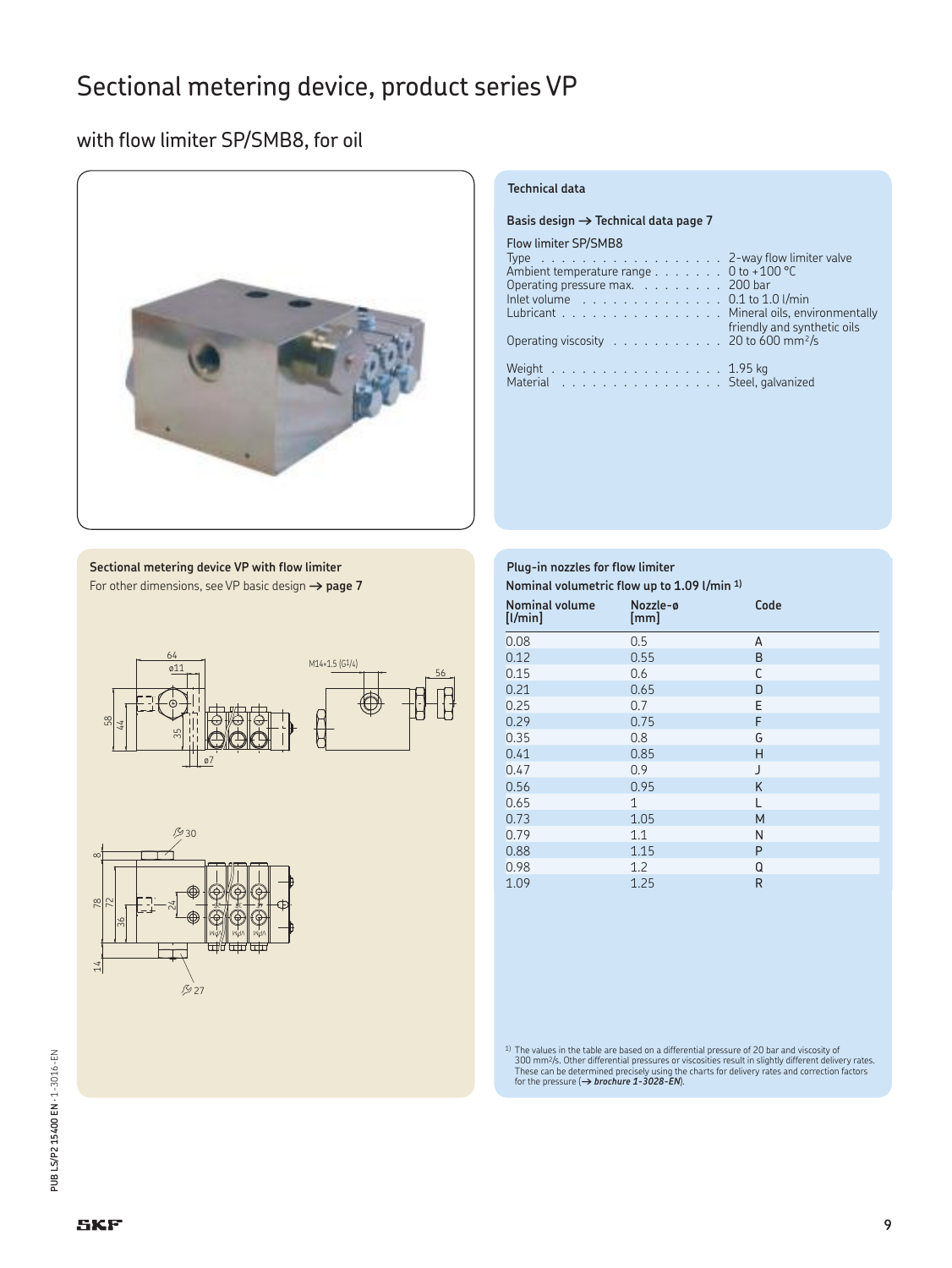## with directional solenoid valve, for oil



## **With 2/2-directional solenoid valve**



**Sectional metering device VP with 4/2-directional solenoid valve** For other dimensions, see VP basic design **† page 7**



#### Basis design  $\rightarrow$  Technical data page 7

#### 4/2-directional solenoid valve

| Ambient temperature range $\ldots \ldots \ldots -15$ to +75 °C |  |  |  |                                          |
|----------------------------------------------------------------|--|--|--|------------------------------------------|
| Operating pressure max. 150 bar                                |  |  |  |                                          |
| Lubricant Mineral oils, environr                               |  |  |  |                                          |
|                                                                |  |  |  | <b>Example 12 Friendly and synthetic</b> |
| Weight 2.91 kg                                                 |  |  |  |                                          |
| Electrical design Pusher/solenoid                              |  |  |  |                                          |
| Electrical connection DIN EN175301-803                         |  |  |  |                                          |
| System voltage $\ldots \ldots \ldots \ldots \ldots$ 24 V DC    |  |  |  |                                          |
|                                                                |  |  |  |                                          |
|                                                                |  |  |  |                                          |

## 2/2-directional solenoid valve

| Ambient temperature range $\dots \dots -15$ to +75 °C                 |                             |
|-----------------------------------------------------------------------|-----------------------------|
| Operating pressure max. $\ldots$ 150 bar                              |                             |
| Lubricant Mineral oils, environmentally                               |                             |
|                                                                       | friendly and synthetic oils |
| Weight $\ldots$ , $\ldots$ , $\ldots$ , $\ldots$ , $\ldots$ , 0,61 kg |                             |
| Electrical connection DIN EN175301-803                                |                             |
| System voltage $\ldots \ldots \ldots \ldots$ 24 V DC                  |                             |
| Design Continuity to feeder                                           |                             |
|                                                                       | normally closed (NC)        |

## $-15$  to +75 °C  $150$  bar friendly and synthetic oils  $0.61$  kg Electrical connection . . . . . . . . . . DIN EN175301-803 System voltage . . . . . . . . . . . . . 24 V DC normally closed (NC)

Mineral oils, environmentally friendly and synthetic oils

normally closed (NC) or

open (NO)

**Sectional metering device VPG with 2/2-directional solenoid valve** For other dimensions, see VP basic design **† page 7**



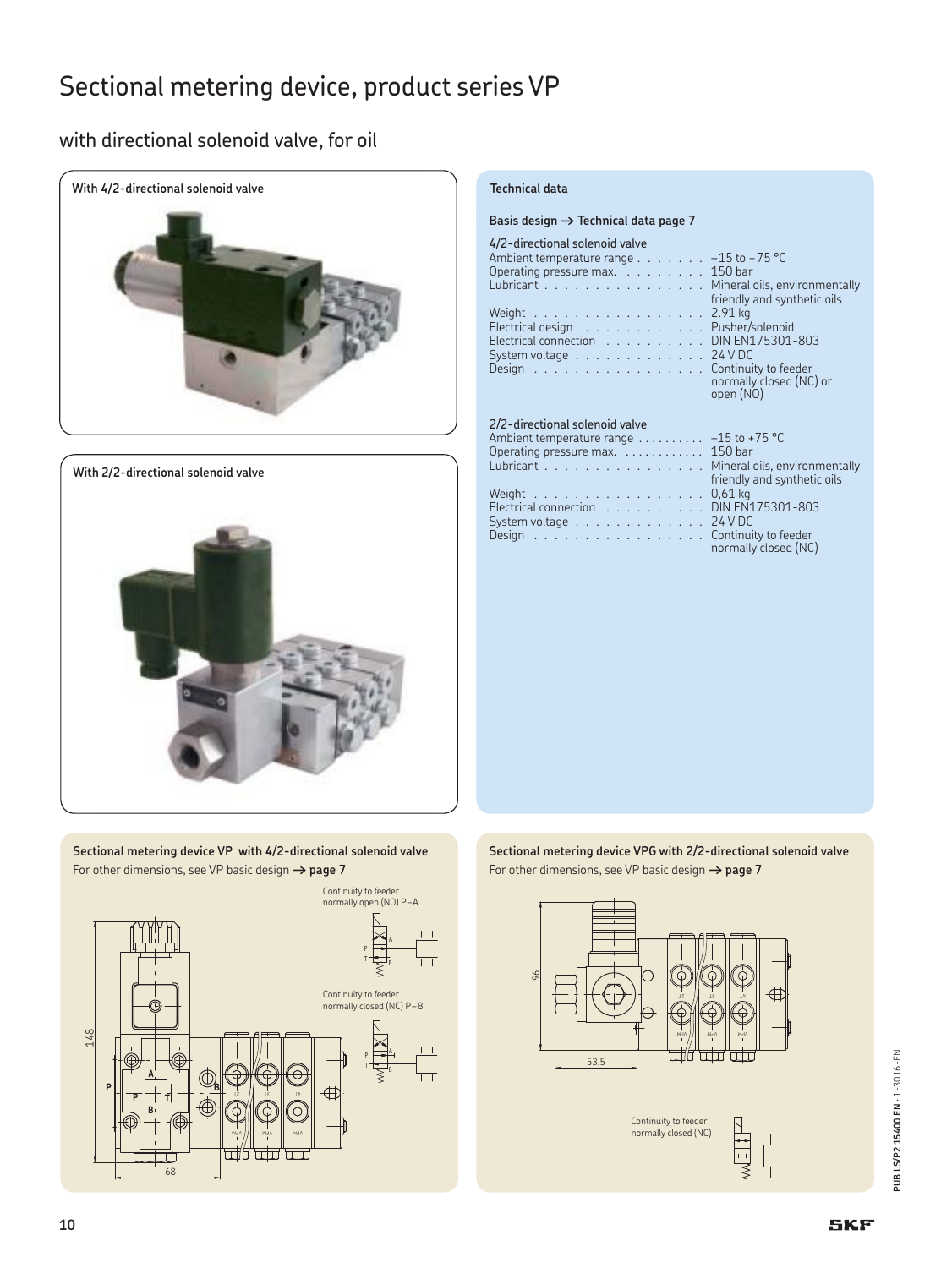## with directional solenoid valve, for grease



| Basis design $\rightarrow$ Technical data page 7                                                                                                                                              |                      |
|-----------------------------------------------------------------------------------------------------------------------------------------------------------------------------------------------|----------------------|
| Ambient temperature range $\ldots \ldots \ldots -25$ to +80 °C<br>Operating pressure max. 300 bar<br>Lubricant Greases up to NLGI Grade 2                                                     |                      |
| Weight with housing $\ldots \ldots \ldots \ldots 1.5$ kg<br>Electrical design Poppet valve<br>Electrical connection DIN EN175301-803<br>System voltage 24 V DC<br>Design Continuity to feeder | normally closed (NC) |

**Sectional metering device VP with 2/2-directional solenoid valve**

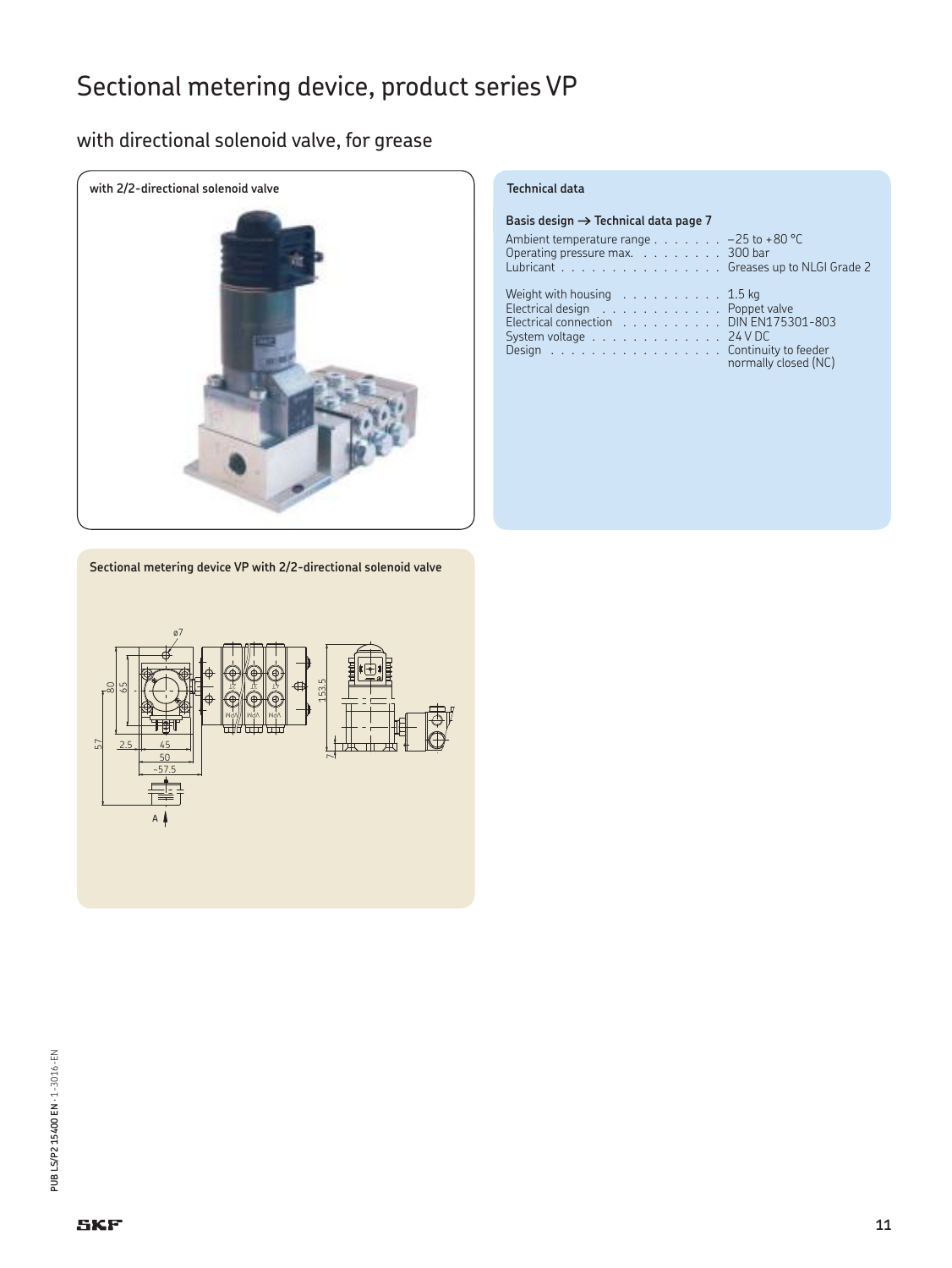# Order Code

## Sectional metering device of product series VP\*)



Feeder information Choice 8/9/10: information on sections 1 to 10 as seen from inlet

## Order example: VPG3DXXEX-LDD-GDD-QHS-QSE ( $\rightarrow$  page 14)

|  | 1 Thread type |  |
|--|---------------|--|
|--|---------------|--|

| $1111$ cuu $311$                           |  |
|--------------------------------------------|--|
| Inlet thread M14×1.5, outlet thread M10×1  |  |
| Inlet thread $G1/4$ , outlet thread $G1/8$ |  |
|                                            |  |

## **2 Selection of monitoring**

| none                                                                          |   |
|-------------------------------------------------------------------------------|---|
| Piston detector 2-pin, with M12×1 plug                                        |   |
| Piston detector $3$ -pin, with M12 $\times$ 1 plug (wire breakage protection) | ٩ |
| Cycle indicator, visual (plunger rod) 1)                                      |   |

1) The installation of the cycle indicator **is only** possible from feeder section 2T and 2S, respectively!



| 4 | <b>Selection of attachments</b>                                                            |   | /PM |  |
|---|--------------------------------------------------------------------------------------------|---|-----|--|
|   | none                                                                                       |   |     |  |
|   | Flow limiter with nominal volume up to 1.09 l/min<br>$\rightarrow$ Plug-in nozzles table 5 |   |     |  |
|   | 4/2-directional solenoid valve for oil, continuity<br>to feeder normally open (NO) P-A     | R | R   |  |
|   | 4/2-directional solenoid valve for oil, continuity<br>to feeder normally closed (NC) P-A   |   |     |  |
|   | 2/2-directional solenoid valve for oil, continuity<br>to feeder normally closed (NC)       | F |     |  |
|   | 2/2-directional solenoid valve for grease, continuity<br>to feeder normally closed (NC)    |   |     |  |

### **5 Plug-in nozzles for flow limiter 2)**

| Nominal<br>volume<br>[1/min] | Nozzle-ø<br>[mm] |   | Nominal<br>volume<br>[1/min] | Nozzle-ø<br>[mm] |   |
|------------------------------|------------------|---|------------------------------|------------------|---|
| none                         |                  | х | 0.47                         | 0.9              | J |
| 0.08                         | 0.5              | A | 0.56                         | 0.95             | Κ |
| 0.12                         | 0.55             | В | 0.65                         | 1                | L |
| 0.15                         | 0.6              | C | 0.73                         | 1.05             | м |
| 0.21                         | 0.65             | D | 0.79                         | 1.1              | Ν |
| 0.25                         | 0.7              | E | 0.88                         | 1.15             | P |
| 0.29                         | 0.75             | F | 0.98                         | 1.2              | Q |
| 0.35                         | 0.8              | G | 1.09                         | 1.25             | R |
| 0.41                         | 0.85             | н |                              |                  |   |

<sup>2)</sup> The values in the table are based on a differential pressure of 20 bar and viscosity of 300 mm<sup>2</sup>/s.<br>300 mm<sup>2</sup>/s.<br>Other differential pressures or viscosities result in slightly different delivery rates. These can<br>be

\*) Online configurable under **skf-lubrication.partcommunity.com** (**† page 14**).

**12**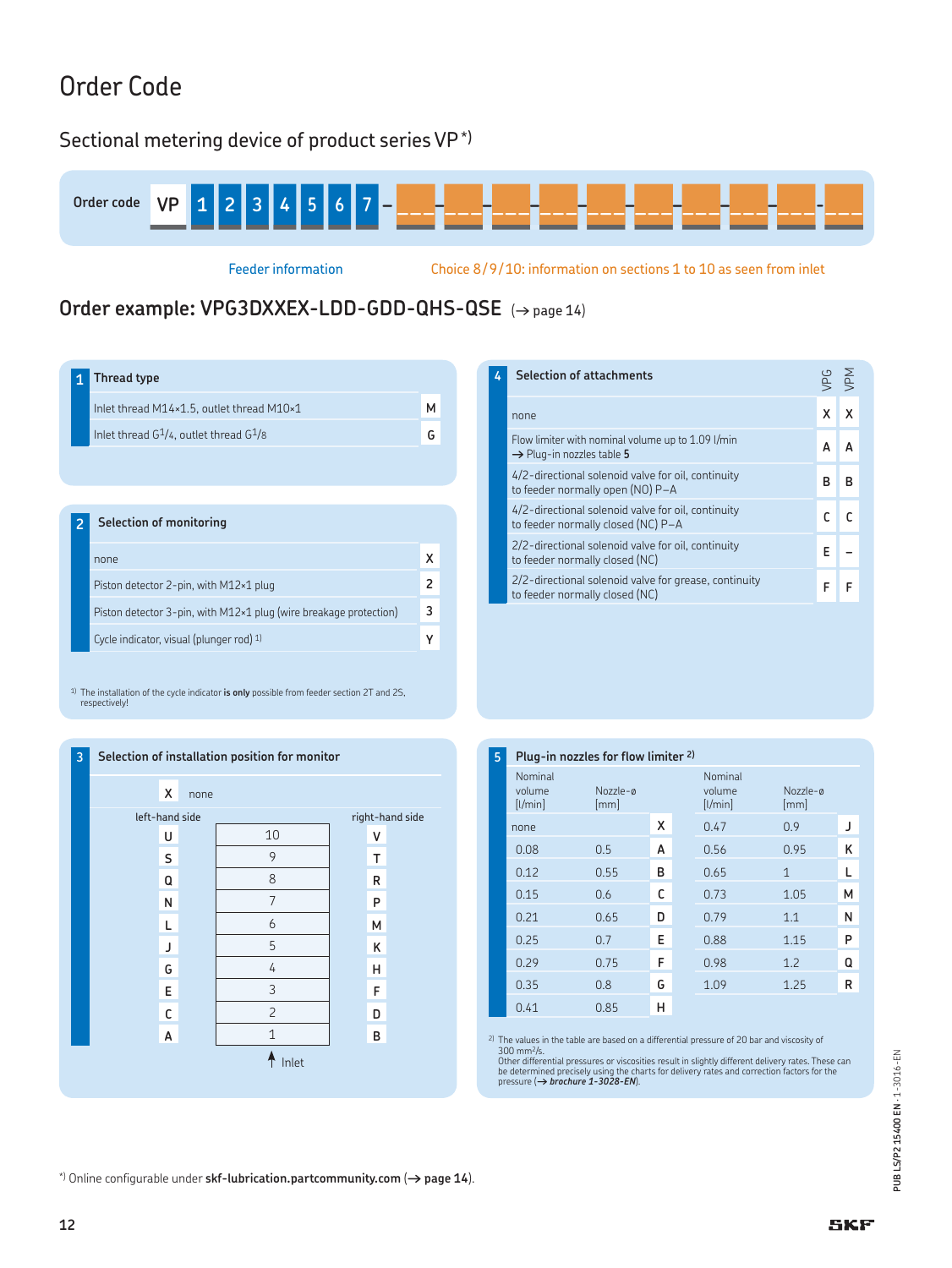| 6 | Selection of inlet screw union                                    | VPG | VPM |
|---|-------------------------------------------------------------------|-----|-----|
|   | none                                                              | X   | x   |
|   |                                                                   |     |     |
|   | Straight connector for tube $\varnothing$ 6 mm <sup>1</sup> , L   |     | A   |
|   | Straight connector for tube $\emptyset$ 6 mm $1$ , S              | в   |     |
|   | Straight connector for tube $\varnothing$ 8 mm <sup>1</sup> , L   | C   |     |
|   | Straight connector for tube $\varnothing$ 8 mm $^{1}$ , S         |     | D   |
|   | Straight connector for tube $\varnothing$ 10 mm <sup>1)</sup> , L | Е   | Е   |
|   | Straight connector for tube $\varnothing$ 12 mm <sup>1)</sup> , L | F   | F   |
|   | Straight connector, EO2 for tube ø 6 mm                           | G   | G   |
|   | Straight connector, EO2 for tube ø 8 mm                           | н   | н   |
|   | Straight connector, EO2 for tube ø 10 mm                          | J   | J   |
|   | Straight connector, EO2 for tube ø 12 mm                          | Κ   |     |
|   | Quick connector for tube ø 6 mm                                   | L   |     |
|   | Elbow for tube $\varnothing$ 8 mm, tapered <sup>1)</sup> , L      | м   |     |
|   | Elbow for tube $\varnothing$ 10 mm, tapered <sup>1</sup> , L      | Ν   | N   |
|   | Banjo fitting for tube ø 6 mm <sup>1)</sup> , S                   | P   |     |
|   | Banjo fitting for tube $\varphi$ 8 mm <sup>1</sup> , L            | Q   |     |
|   | Banjo fitting for tube $\varnothing$ 10 mm <sup>1)</sup> , L      | R   | R   |

<sup>1)</sup> Solderless pipe unions with cutting sleeve acc. to DIN 2353

| <b>Options</b>                                            |   |
|-----------------------------------------------------------|---|
| none                                                      |   |
| Blockage indicator on all open outlets (opening pressure) |   |
| Open at 50 bar                                            | R |
| Open at 100 bar                                           | ς |
| Open at 150 bar                                           |   |
| Open at 200 bar                                           |   |
|                                                           |   |

## **8 Selection of feeder sections**

| 1st place section size <sup>2)</sup> (seen from the inlet)                                                              |                            |   |  |                                                       |                              |   |
|-------------------------------------------------------------------------------------------------------------------------|----------------------------|---|--|-------------------------------------------------------|------------------------------|---|
|                                                                                                                         | Number of outlets 2 (Twin) |   |  |                                                       | Number of outlets 1 (Single) |   |
| Volume per<br>cycle and<br>outlet<br>$[mm3]$ <sup>3)</sup>                                                              | Designation<br>of sections |   |  | Volume per<br>cycle and<br>outlet<br>$\rm{[mm^3]}$ 3) | Designation<br>of sections   |   |
| 100                                                                                                                     | 1T                         | C |  | 200                                                   | 15                           | n |
| 200                                                                                                                     | 2T                         | Е |  | 400                                                   | 25                           | F |
| 300                                                                                                                     | 3T                         | G |  | 600                                                   | <b>35</b>                    | н |
| 400                                                                                                                     | 4T                         | J |  | 800                                                   | 4S                           | κ |
| 500                                                                                                                     | 5T                         | L |  | 1000                                                  | 5S                           | м |
| 600                                                                                                                     | 6T                         | Ν |  | 1200                                                  | 6S                           | Q |
| $2)$ Smallest possible feeder size = 3 effective sections<br><sup>3)</sup> Data in cm <sup>3</sup> $\rightarrow$ page 6 |                            |   |  |                                                       |                              |   |

**LL**-series = extra light version, **L**-series = light version, **S**-series = heavy duty version **CV** = Check valve

| 2nd place outlet screw union, left-hand side;<br>3rd place outlet screw union, right-hand side | <b>PG</b> | ∖∮ |
|------------------------------------------------------------------------------------------------|-----------|----|
| No outlet port, screw plug                                                                     | S         | S  |
| Outlet port without screw unions                                                               | x         | х  |
| Outlet port with 4 mm outlet screw union 4), tapered, LL                                       |           | А  |
| Outlet port with 4 mm outlet screw union 4), LL                                                | в         |    |
| Outlet port with 6 mm outlet screw union 4), tapered, LL                                       |           | С  |
| Outlet port with 6 mm outlet screw union 4), L                                                 | D         | D  |
| Outlet port with 8 mm outlet screw union 4), tapered, LL                                       | Е         | E  |
| Outlet port with 10 mm outlet screw union 4), tapered, L                                       | F         |    |
| Outlet port with 4 mm outlet screw union, EO2 4)                                               | G         | G  |
| Outlet port with 6 mm outlet screw union, EO2 4)                                               | J         | J  |
| ø4 mm quick connector                                                                          | κ         | κ  |
| ø4 mm quick connector, tapered                                                                 |           | L  |
| ø6 mm quick connector                                                                          | м         | м  |
| ø6 mm quick connector, tapered                                                                 | N         | N  |
| Outlet port with 4 mm outlet screw union, with CV                                              | P         | P  |
| Outlet port with 6 mm outlet screw union, with CV                                              | Q         | Q  |
| Outlet port with 8 mm outlet screw union, with CV                                              | т         | т  |
| Outlet port with 10 mm outlet screw union, with CV                                             |           | U  |
| Outlet port with 4 mm banjo fitting 4), LL                                                     | w         |    |
| Outlet port with 6 mm banjo fitting 4), L                                                      | z         | z  |
| Outlet port with 6 mm banjo fitting 4), LL                                                     |           | 1  |
| 4 mm quick connector-banjo fitting                                                             | 2         | 2  |
| 4 mm guick connector-banjo fitting, tapered                                                    |           | 3  |
| 6 mm quick connector-banjo fitting                                                             | 4         | 4  |
| 6 mm quick connector-banjo fitting, tapered                                                    |           | 5  |
| Crossporting forwards (seen from the inlet)                                                    | ٧         | v  |
| Crossporting backwards (seen from the inlet)                                                   | н         | н  |

**9 10**

4) Solderless pipe unions with cutting sleeve acc. to DIN 2353



PUB LS/P2 15400 EN - 1-3016-EN **PUB LS/P2 15400 EN** · 1-3016-EN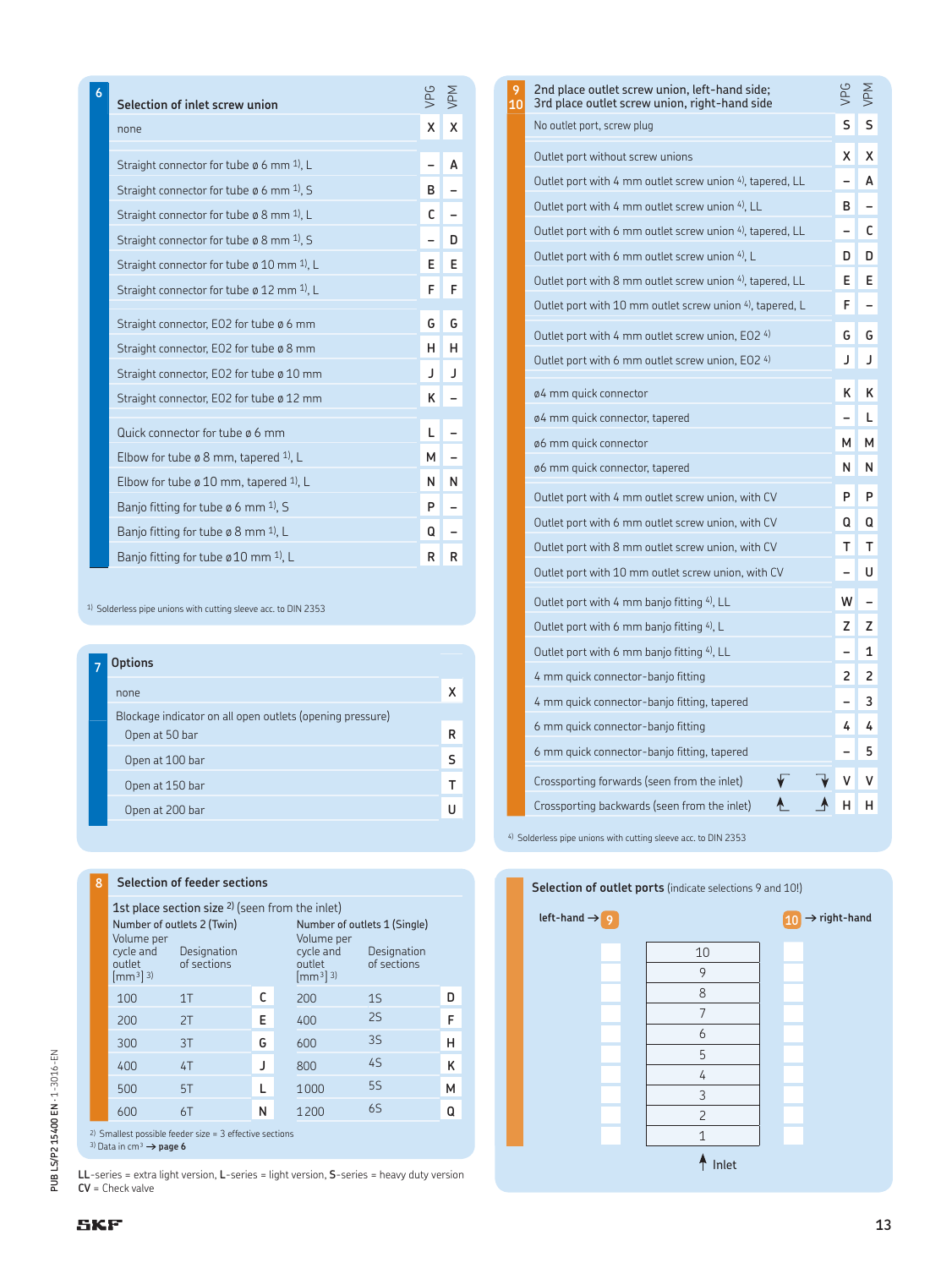# Order example

## Sectional metering device of product series VP

We recommend that you enter your desired sectional metering devices in Cadenas at **skf-lubrication.partcommunity.com s**o that you can configure it quickly.

### You will receive:

- A 3D drawing
- A 2D drawing
- A dimensioned drawing
- A complete order code
- A legend



## **Order code: VPG3DXXEX-LDD-GDD-QHS-QSE**

| <b>Description</b>                                                                                                                                               | Clarification                                                                                                                                                                                                                                                                                |
|------------------------------------------------------------------------------------------------------------------------------------------------------------------|----------------------------------------------------------------------------------------------------------------------------------------------------------------------------------------------------------------------------------------------------------------------------------------------|
| Progressive sectional metering device                                                                                                                            | <b>VP</b>                                                                                                                                                                                                                                                                                    |
| Thread type                                                                                                                                                      | <b>G</b> (inlet thread $G^1/4$ , outlet thread $G^1/8$ )                                                                                                                                                                                                                                     |
| Feeder size                                                                                                                                                      | 4 sections                                                                                                                                                                                                                                                                                   |
| Monitoring type                                                                                                                                                  | 3 (P3 piston detector 3-pin, with M12×1 plug)                                                                                                                                                                                                                                                |
| Mounting position of the monitoring<br>3<br>system                                                                                                               | D (right-side, on 2nd section)                                                                                                                                                                                                                                                               |
| Attachments                                                                                                                                                      | X (without)                                                                                                                                                                                                                                                                                  |
| Plug-in nozzles for flow limiter<br>attachment                                                                                                                   | X (without)                                                                                                                                                                                                                                                                                  |
| Inlet screw union                                                                                                                                                | <b>E</b> (Straight connector for tube $\varphi$ 10 mm, L)                                                                                                                                                                                                                                    |
| Option                                                                                                                                                           | <b>X</b> (without blockage indicator)                                                                                                                                                                                                                                                        |
| 1. Section<br>Feeder section<br>8<br>left side of section<br>9<br>right side of section<br>2. Section<br><b>Feeder section</b><br>8<br>left side of section<br>9 | <b>L</b> (5T – 0,50 cm <sup>3</sup> , 2 outlets)<br><b>D</b> (Straight connector for tube $\emptyset$ 6 mm, L)<br><b>D</b> (Straight connector for tube $\emptyset$ 6 mm, L)<br>$G(3T - 0.30 \text{ cm}^3, 2 \text{ outlets})$<br><b>D</b> (Straight connector for tube $\emptyset$ 6 mm, L) |
| right side of section<br>10                                                                                                                                      | <b>D</b> (Straight connector for tube $\emptyset$ 6 mm, L)                                                                                                                                                                                                                                   |
| 3. Section<br>Feeder section<br>8<br>left side of section<br>9<br>right side of section<br>10                                                                    | $Q (6S - 1.20 cm3, 1 outlet)$<br>H (Crossporting backwards)<br><b>S</b> (no outlet port, screw plug)                                                                                                                                                                                         |
| 4. Section<br>Feeder section<br>8<br>left side of section<br>9.<br>right side of section<br>10                                                                   | $Q(65 - 1.20 \text{ cm}^3, 1 \text{ outlet})$<br><b>S</b> (no outlet port, screw plug)<br>E (Straight connector for tube ø 8 mm, tapered, LL)                                                                                                                                                |

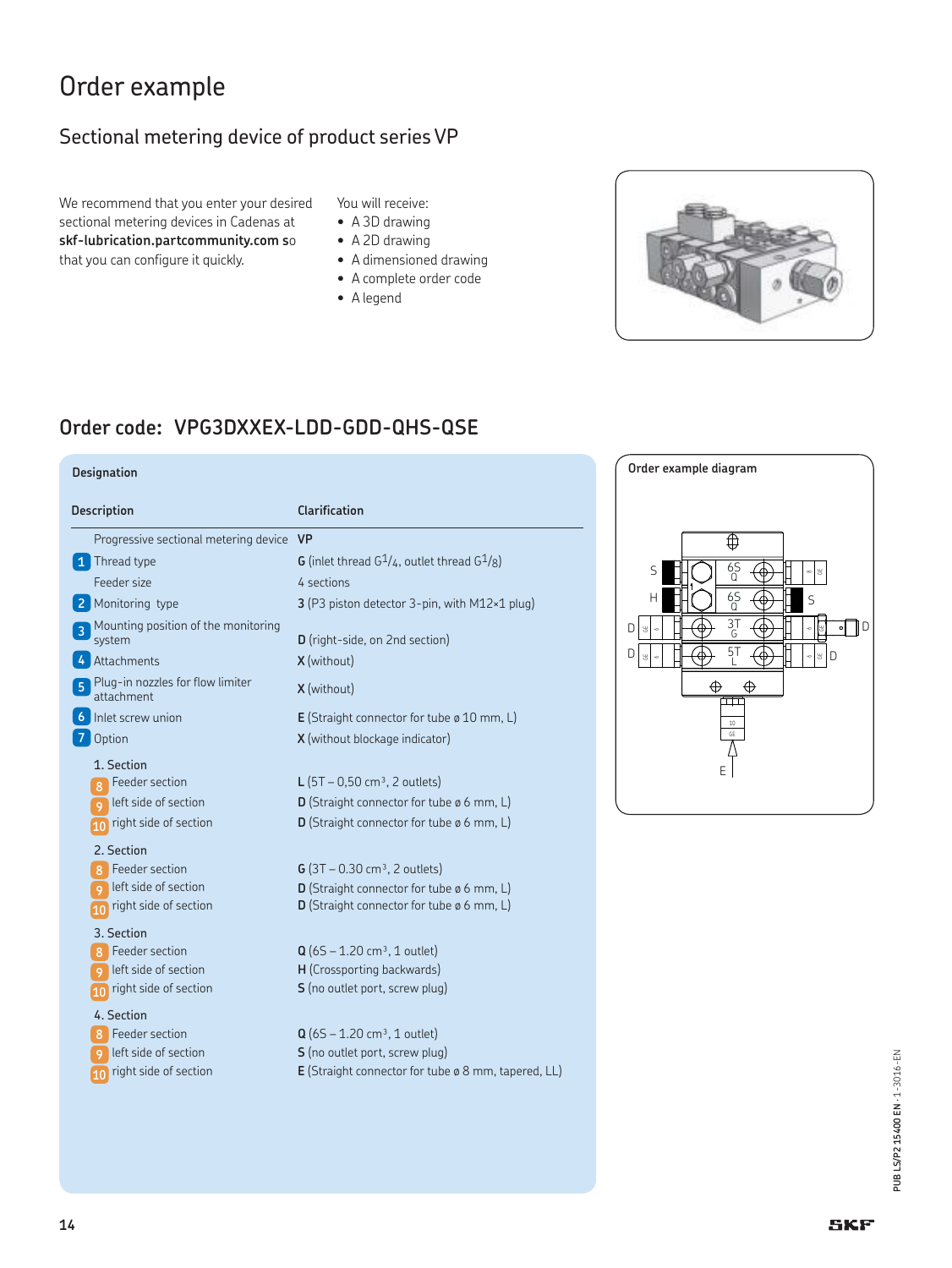# Accessories

### **Electrical plug-in connections**

| Square<br>connector<br>Order No. | Designation                                                                                                  |
|----------------------------------|--------------------------------------------------------------------------------------------------------------|
| 179-990-033                      | Square connector per DIN EN 175301-803A, cable<br>diameter 6-10 mm, 3-pin +PE,<br>max. 1.5 mm <sup>2</sup>   |
| <b>Circular connector M12x1</b>  |                                                                                                              |
| 179-990-371                      | Straight circular connector (A),<br>cable diameter -6 mm, 4-pin, max. 0.75 mm <sup>2</sup>                   |
| 179-990-600                      | Straight circular connector (B),<br>4-pin with integrally extruded cable, 5 m, $4\times0.25$ mm <sup>2</sup> |
| 179-990-372                      | Angled circular connector (C),<br>cable diameter 4–6 mm, 4-pin, max. 0.75 mm <sup>2</sup>                    |

with integrally extruded cable, 5 m, 4×0,25  $\textsf{mm}^{\textsf{2}}$ 

**179-990-601** Angled circular connector (D),





*† Brochure 1-1730-EN*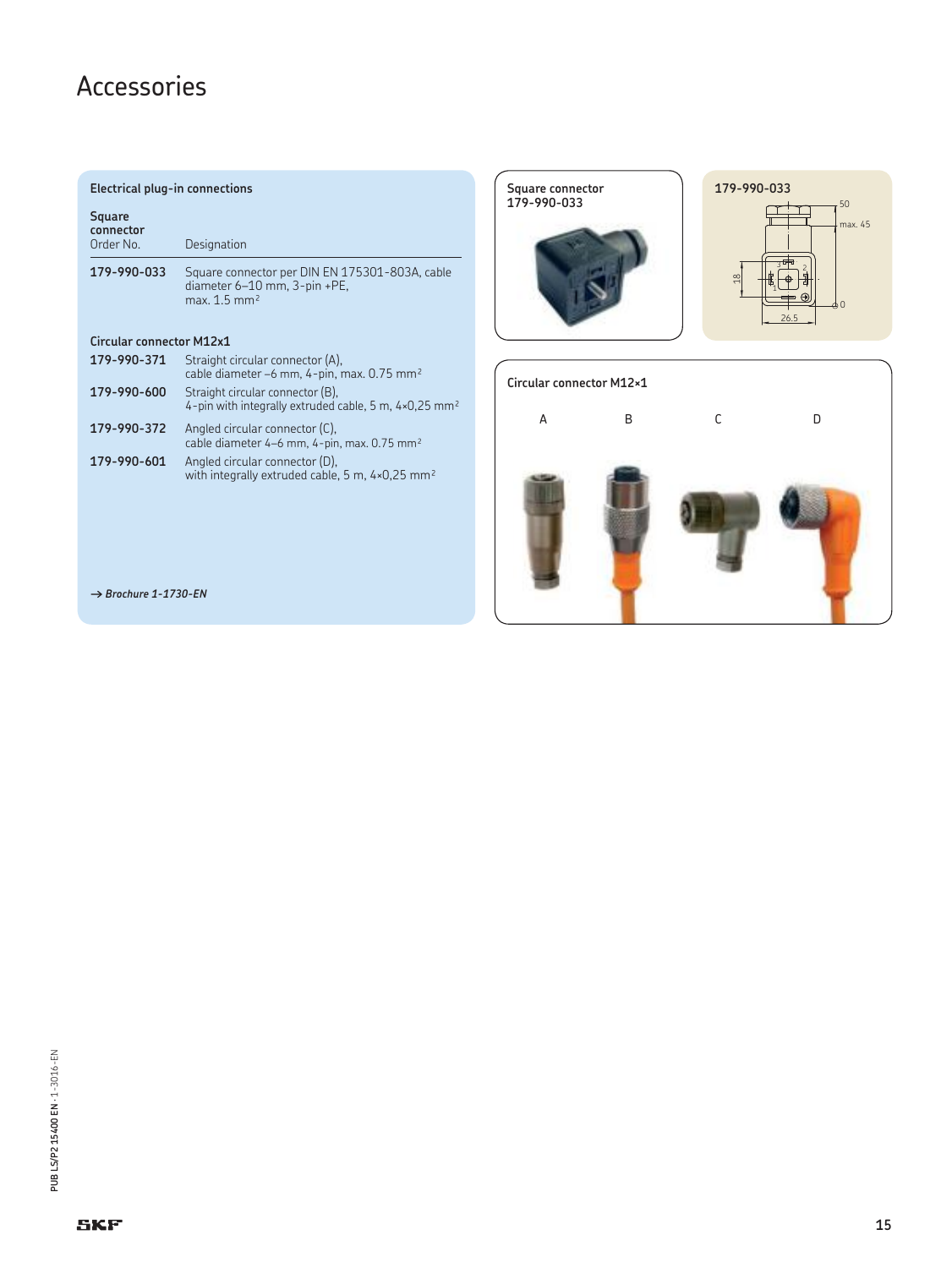# Exploded view



# Spare parts

|                                       |                                                                  |                         | Spare parts table 1     |
|---------------------------------------|------------------------------------------------------------------|-------------------------|-------------------------|
| Inlet screw union<br>Item Description |                                                                  | <b>VPG</b><br>Order No. | <b>VPM</b><br>Order No. |
| $\mathbf{1}$                          | Straight connector for tube $\varnothing$ 6 mm <sup>1</sup> , L  |                         | $406 - 413$             |
|                                       | Straight connector for tube $\varnothing$ 6 mm $^{1}$ , S        | 406-413W                |                         |
|                                       | Straight connector for tube $\varnothing$ 8 mm <sup>1</sup> , L  | 408-403W                |                         |
|                                       | Straight connector for tube $\varphi$ 8 mm <sup>1</sup> , S      |                         | 408-413                 |
|                                       | Straight connector for tube $\varnothing$ 10 mm <sup>1</sup> , L | 410-403W                | 410-403                 |
|                                       | Straight connector for tube $\varphi$ 12 mm <sup>1</sup> , L     | 412-423W                | 412-423                 |
|                                       | Straight connector, EO2 for tube ø 6 mm                          | 471-006-161             | 471-006-351             |
|                                       | Straight connector, EO2 for tube ø 8 mm                          | 471-008-161             | 471-008-351             |
|                                       | Straight connector, EO2 for tube ø 10 mm                         | 471-010-161             | 471-010-351             |
|                                       | Straight connector, EO2 for tube ø 12 mm                         | 471-012-161             |                         |
|                                       | Quick connector for tube ø 6 mm                                  | 406-054-VS              |                         |
|                                       | Elbow for tube ø 8 mm, tapered $1$ , L                           | 408-405W                |                         |
|                                       | Elbow for tube $\varnothing$ 10 mm, tapered <sup>1</sup> , L     | 410-405W                | 410-405                 |
|                                       | Banjo fitting for tube $\varnothing$ 6 mm <sup>1</sup> ), S      | 445-516-061             |                         |
|                                       | Banjo fitting for tube $\varnothing$ 8 mm <sup>1</sup> , L       | 445-516-081             |                         |
|                                       | Banjo fitting for tube ø 10 mm $1$ , L                           | 445-516-101             | 445-535-101             |
|                                       |                                                                  |                         |                         |

<sup>1)</sup> Solderless pipe unions with cutting sleeve acc. to DIN 2353

**LL**-series = extra-light version, **L**-series = light version, **S**-series = heavy-duty version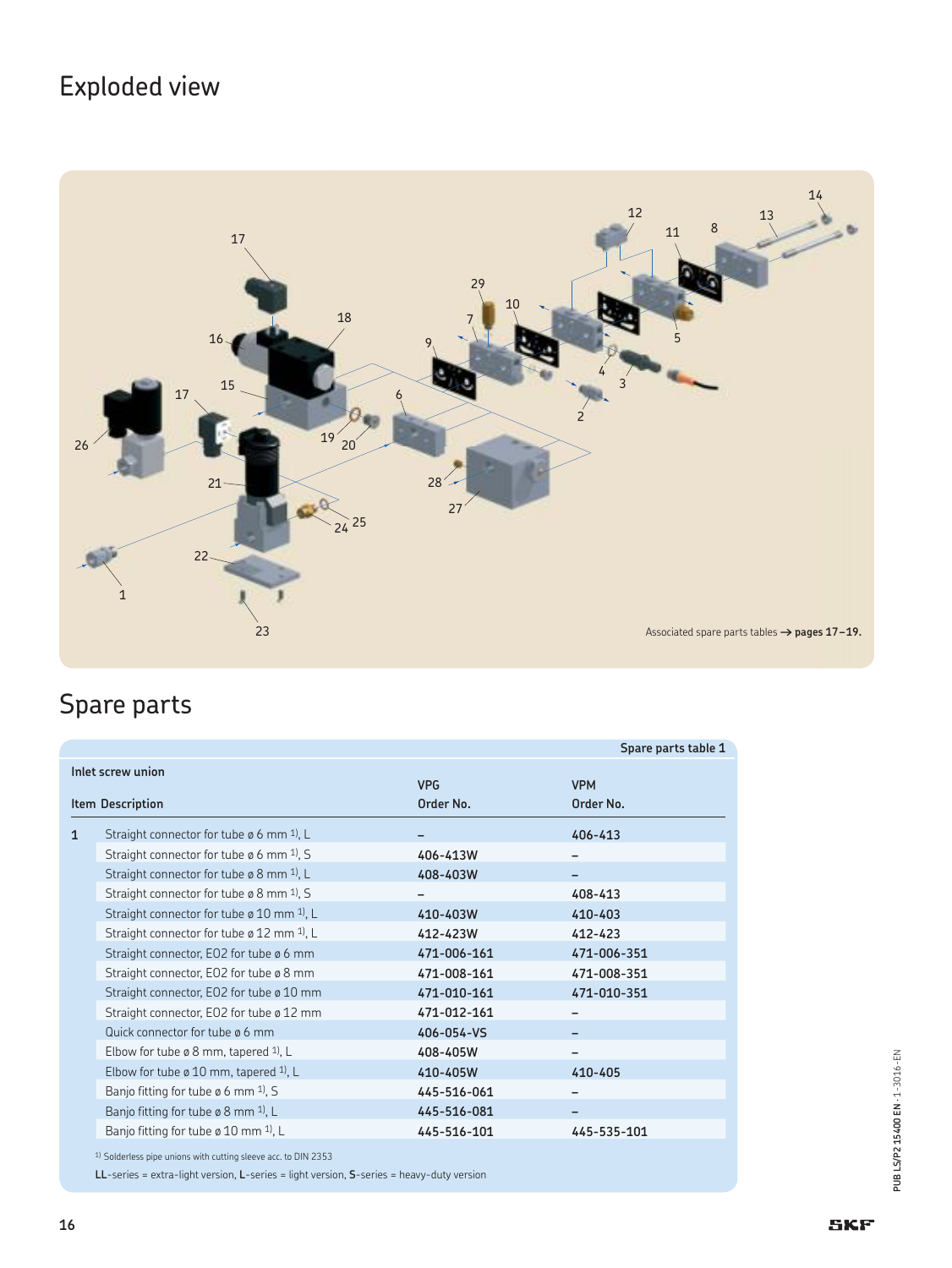# Spare parts

|                           |                                                                       |             | Spare parts table 2 |
|---------------------------|-----------------------------------------------------------------------|-------------|---------------------|
| <b>Outlet screw union</b> |                                                                       |             |                     |
|                           |                                                                       | <b>VPG</b>  | <b>VPM</b>          |
|                           | <b>Item Description</b>                                               | Order No.   | Order No.           |
| $\overline{2}$            | Straight connector for tube $\varphi$ 4 mm <sup>1</sup> , tapered, LL |             | 404-403             |
|                           | Straight connector for tube ø 4 mm 1), LL                             | 404-403W    |                     |
|                           | Straight connector for tube ø 6 mm <sup>1</sup> , tapered, LL         |             | 406-423             |
|                           | Straight connector for tube $\varphi$ 6 mm <sup>1</sup> , L           | 406-403W    | 406-403             |
|                           | Straight connector for tube $\varphi$ 8 mm <sup>1</sup> , tapered, LL | 408-423W    | 441-008-511         |
|                           | Straight connector for tube $\varphi$ 10 mm <sup>1</sup> , tapered, L | 410-443W    |                     |
|                           | Straight connector for tube ø 4 mm, EO2 1)                            | 471-004-191 | 471-004-311         |
|                           | Straight connector for tube $\varphi$ 6 mm, EO2 <sup>1)</sup>         | 471-006-192 | 471-006-311         |
|                           | Quick connector for tube ø 4 mm                                       | 404-040-VS  | 404-006-VS          |
|                           | Quick connector for tube $\varphi$ 4 mm, tapered                      |             | 451-004-518-VS      |
|                           | Quick connector for tube ø 6 mm                                       | 456-004-VS  | 406-004-VS          |
|                           | Quick connector for tube ø 6 mm, tapered                              | 406-423W-VS | 451-006-518-VS      |
|                           | ø 4 mm outlet screw union, with CV                                    | VPG-RV      | VPM-RV4             |
|                           | ø 6 mm outlet screw union, with CV                                    | VPG-RV6     | VPM-RV              |
|                           | ø 8 mm outlet screw union, with CV                                    | VPG-RV8     | VPM-RV8             |
|                           | ø 10 mm outlet screw union, with CV                                   |             | VPM-RV10            |
|                           | $\varphi$ 4 mm banjo fitting 3), LL                                   | 445-519-041 |                     |
|                           | $\varphi$ 6 mm banjo fitting 3), L                                    | 445-519-061 | 445-531-061         |
|                           | ø 6 mm banjo fitting 3), LL                                           |             | 445-531-062         |
|                           | ø 4 mm quick connector-banjo fitting                                  | 504-108-VS  | 504-102-VS          |
|                           | ø 4 mm quick connector-banjo fitting, tapered                         |             | 455-531-048-VS      |
|                           | ø 6 mm quick connector-banjo fitting                                  | 506-108-VS  | 506-140-VS          |
|                           | ø 6 mm guick connector-banjo fitting, tapered                         |             | 455-531-068-VS      |

<sup>1)</sup> Solderless pipe unions with cutting sleeve acc. to DIN 2353

**LL**-series = extra-light version, **L**-series = light version, **S**-series = heavy-duty version, **CV** = check valve

|                  |                        |               | Spare parts table 4 |
|------------------|------------------------|---------------|---------------------|
| Monitoring       |                        | <b>VPG</b>    | <b>VPM</b>          |
| Item Description |                        | Order No.     | Order No.           |
| 3                | Piston detector, 2-pin | 177-300-091   | 177-300-091         |
|                  | Piston detector, 3-pin | 177-300-094   | 177-300-094         |
| 4                | Associated washer      | WVN501-12×1.5 | WVN501-12×1.5       |
|                  |                        |               |                     |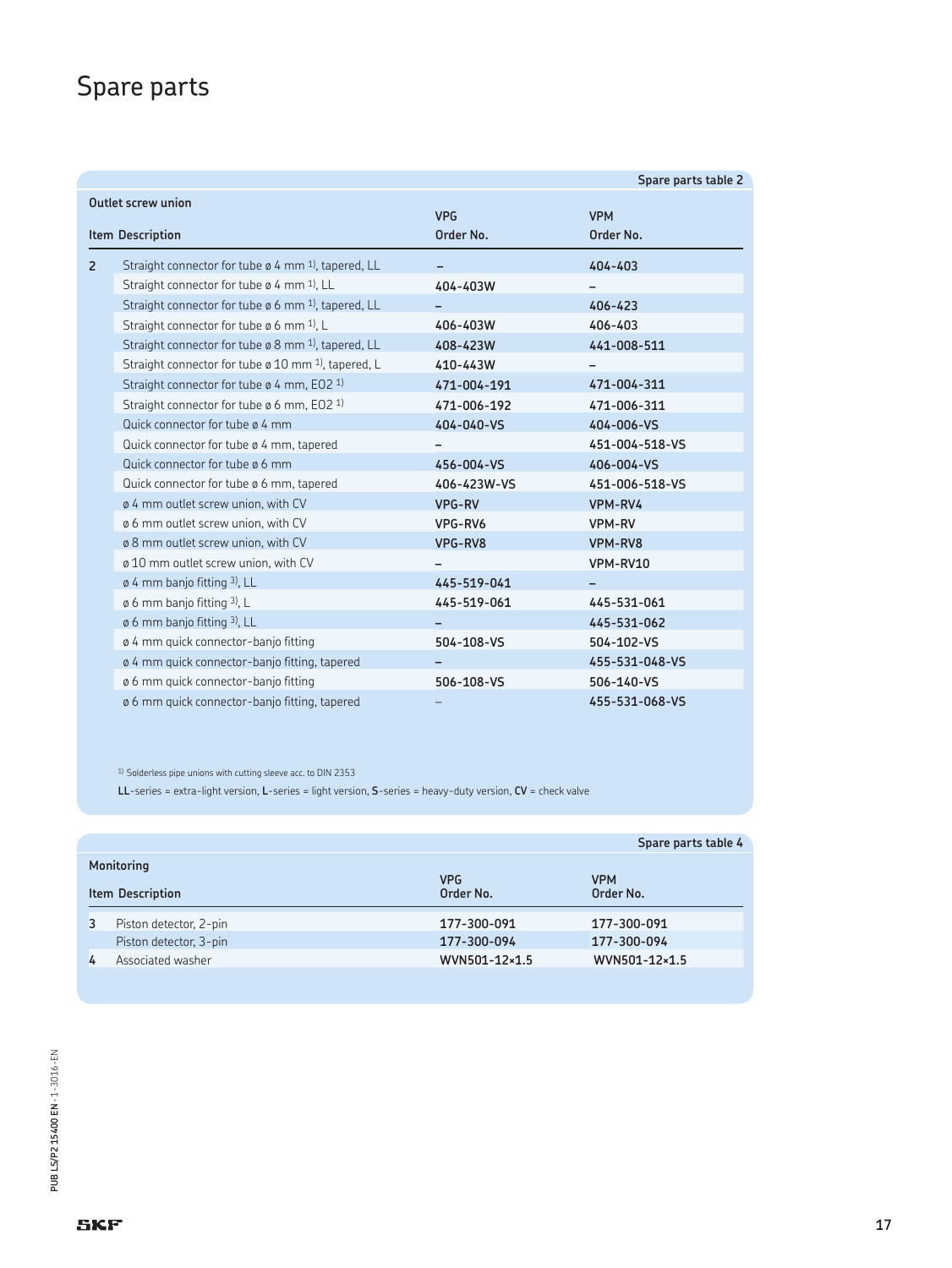# Spare parts

|                                             |                                              |               | Spare parts table 4     |
|---------------------------------------------|----------------------------------------------|---------------|-------------------------|
| Feeder                                      |                                              |               |                         |
| <b>VPG</b><br>Order No.<br>Item Description |                                              |               | <b>VPM</b><br>Order No. |
| 5                                           | Feeder section 2T with cycle indicator right | VPG-K-2T-ZY-R | VPM-K-2T-ZY-R           |
|                                             | Feeder section 3T with cycle indicator right | VPG-K-3T-ZY-R | VPM-K-3T-ZY-R           |
|                                             | Feeder section 4T with cycle indicator right | VPG-K-4T-ZY-R | VPM-K-4T-ZY-R           |
|                                             | Feeder section 5T with cycle indicator right | VPG-K-5T-ZY-R | VPM-K-5T-ZY-R           |
|                                             | Feeder section 6T with cycle indicator right | VPG-K-6T-ZY-R | VPM-K-6T-ZY-R           |
|                                             | Feeder section 2T with cycle indicator left  | VPG-K-2T-ZY-L | VPM-K-2T-ZY-L           |
|                                             | Feeder section 3T with cycle indicator left  | VPG-K-3T-ZY-L | VPM-K-3T-ZY-L           |
|                                             | Feeder section 4T with cycle indicator left  | VPG-K-4T-ZY-L | VPM-K-4T-ZY-L           |
|                                             | Feeder section 5T with cycle indicator left  | VPG-K-5T-ZY-L | VPM-K-5T-ZY-L           |
|                                             | Feeder section 6T with cycle indicator left  | VPG-K-6T-ZY-L | VPM-K-6T-ZY-L           |
|                                             | Feeder section 2S with cycle indicator right | VPG-K-2S-ZY-R | VPM-K-2S-ZY-R           |
|                                             | Feeder section 3S with cycle indicator right | VPG-K-3S-ZY-R | VPM-K-3S-ZY-R           |
|                                             | Feeder section 4S with cycle indicator right | VPG-K-4S-ZY-R | VPM-K-4S-ZY-R           |
|                                             | Feeder section 5S with cycle indicator right | VPG-K-5S-ZY-R | VPM-K-5S-ZY-R           |
|                                             | Feeder section 6S with cycle indicator right | VPG-K-6S-ZY-R | VPM-K-6S-ZY-R           |
|                                             | Feeder section 2S with cycle indicator left  | VPG-K-2S-ZY-L | VPM-K-2S-ZY-L           |
|                                             | Feeder section 3S with cycle indicator left  | VPG-K-3S-ZY-L | VPM-K-3S-ZY-L           |
|                                             | Feeder section 4S with cycle indicator left  | VPG-K-4S-ZY-L | VPM-K-4S-ZY-L           |
|                                             | Feeder section 5S with cycle indicator left  | VPG-K-5S-ZY-L | VPM-K-5S-ZY-L           |
|                                             | Feeder section 6S with cycle indicator left  | VPG-K-6S-ZY-L | VPM-K-6S-ZY-L           |
| 6                                           | Inlet section                                | VPG-E         | <b>VPM-E</b>            |
| $\overline{7}$                              | Feeder section 1T                            | VPG-K-1T-PS   | VPM-K-1T-PS             |
|                                             | Feeder section 2T                            | VPG-K-2T-PS   | VPM-K-2T-PS             |
|                                             | Feeder section 3T                            | VPG-K-3T-PS   | VPM-K-3T-PS             |
|                                             | Feeder section 4T                            | VPG-K-4T-PS   | VPM-K-4T-PS             |
|                                             | Feeder section 5T                            | VPG-K-5T-PS   | VPM-K-5T-PS             |
|                                             | Feeder section 6T                            | VPG-K-6T-PS   | VPM-K-6T-PS             |
|                                             | Feeder section 1S                            | VPG-K-1S-PS   | VPM-K-1S-PS             |
|                                             | Feeder section 2S                            | VPG-K-2S-PS   | VPM-K-2S-PS             |
|                                             | Feeder section 3S                            | VPG-K-3S-PS   | VPM-K-3S-PS             |
|                                             | Feeder section 4S                            | VPG-K-4S-PS   | VPM-K-4S-PS             |
|                                             | Feeder section 5S                            | VPG-K-5S-PS   | VPM-K-5S-PS             |
|                                             | Feeder section 6S                            | VPG-K-6S-PS   | VPM-K-6S-PS             |
| 8                                           | End section                                  | VPM-A         | VPM-A                   |
| 9                                           | Inlet plate                                  | VP2.07        | <b>VP2.07</b>           |
| 10                                          | Separator plate                              | <b>VP2.08</b> | <b>VP2.08</b>           |
| 11                                          | End section                                  | VP2.09        | VP2.09                  |
| 12 <sup>2</sup>                             | Crossporting bars                            | $VP-C$        | $VP-C$                  |
| 13                                          | Tie rod for 3 feeder sections                | <b>VP.93</b>  | <b>VP.93</b>            |
|                                             | Tie rod for 4 feeder sections                | <b>VP.94</b>  | <b>VP.94</b>            |
|                                             | Tie rod for 5 feeder sections                | <b>VP.95</b>  | <b>VP.95</b>            |
|                                             | Tie rod for 6 feeder sections                | <b>VP.96</b>  | <b>VP.96</b>            |
|                                             | Tie rod for 7 feeder sections                | <b>VP.97</b>  | <b>VP.97</b>            |
|                                             | Tie rod for 8 feeder sections                | <b>VP.98</b>  | <b>VP.98</b>            |
|                                             | Tie rod for 9 feeder sections                | <b>VP.99</b>  | <b>VP.99</b>            |
|                                             | Tie rod for 10 feeder sections               | <b>VP.100</b> | <b>VP.100</b>           |
| 14                                          | <b>Nut</b>                                   | DIN985-M8-6   | DIN985-M8-6             |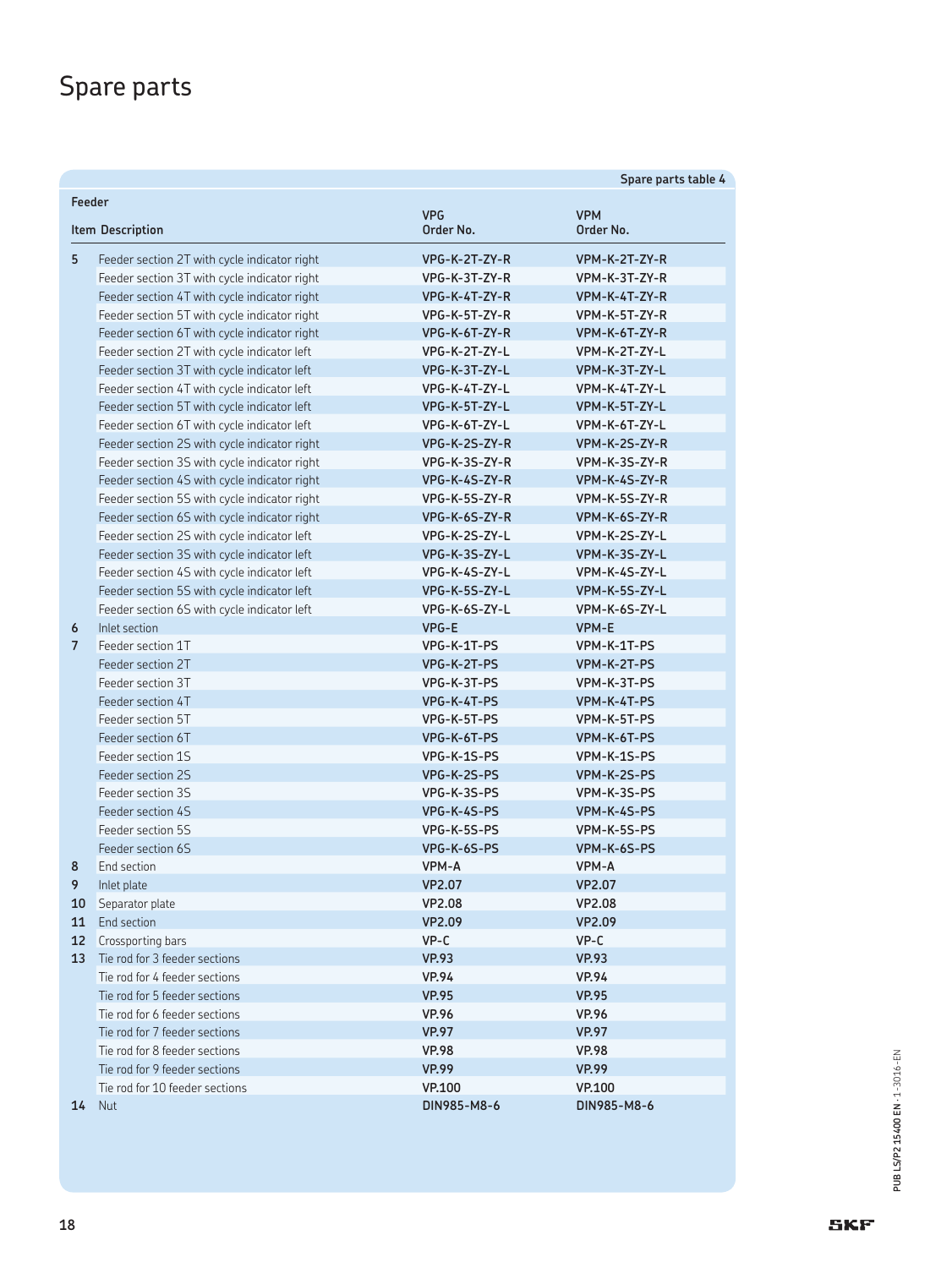# Spare parts

|                    |                                                                            |                         | Spare parts table 5     |
|--------------------|----------------------------------------------------------------------------|-------------------------|-------------------------|
| <b>Attachments</b> |                                                                            |                         |                         |
|                    | <b>Item Description</b>                                                    | <b>VPG</b><br>Order No. | <b>VPM</b><br>Order No. |
| 15                 | Start section for directional solenoid valve                               | 44-0711-2265            | 44-0711-2266            |
| 16                 | 4/2-directional solenoid valve, 24 V DC                                    | 161-140-050+924         | 161-140-050+924         |
| 17                 | Socket to DIN EN175301-803A                                                | 179-990-033             | 179-990-033             |
| 18                 | Fixing bolt for directional solenoid valve                                 | DIN912-M5×45-8.8        | DIN912-M5×45-8.8        |
| 19                 | Washer                                                                     | 508-108                 | DIN7603-A14×18-AL       |
| 20                 | Screw plug                                                                 | DIN908-R1-4-5.8         | DIN908-M14×1.5-5.8      |
| 21                 | 2/2-directional solenoid valve for grease, 24 V DC                         | 161-110-031+924         | 161-110-031+924         |
| 22                 | Adapter plate                                                              | 44-1503-2366            | 44-1503-2366            |
| 23                 | Bolts for adapter plate                                                    | DIN963-M6×16-4.8        | DIN963-M6×16-4.8        |
| 24                 | Screw joint                                                                | 96-6013-0282            | 44-0159-2282            |
| 25                 | Washer                                                                     |                         | 504-019                 |
| 26                 | 2/2-directional solenoid valve incl. square connector for oil,<br>24 V D C | VPG-VEN+924             | VPM-VEN+924             |
| 27                 | Start section with flow limiter                                            | 24-1883-2272            | 24-1883-2273            |
|                    |                                                                            |                         |                         |

### **Spare parts table 6**

| Plug-in nozzles for flow limiter |                                                |                 |                  |                             |
|----------------------------------|------------------------------------------------|-----------------|------------------|-----------------------------|
|                                  | <b>Nominal</b><br>volume $1$ )<br>Item [I/min] | Index<br>nozzle | Nozzle ø<br>[mm] | Plug-in nozzle<br>Order No. |
| 28                               | 0.08                                           | 050             | 0.50             | 24-0455-2574                |
|                                  | 0.12                                           | 055             | 0.55             | 24-0455-2575                |
|                                  | 0.15                                           | 060             | 0.60             | 24-0455-2576                |
|                                  | 0.21                                           | 065             | 0.65             | 24-0455-2577                |
|                                  | 0.25                                           | 070             | 0.70             | 24-0455-2578                |
|                                  | 0.29                                           | 075             | 0.75             | 24-0455-2579                |
|                                  | 0.35                                           | 080             | 0.80             | 24-0455-2580                |
|                                  | 0.41                                           | 085             | 0.85             | 24-0455-2581                |
|                                  | 0.47                                           | 090             | 0.90             | 24-0455-2582                |
|                                  | 0.56                                           | 095             | 0.95             | 24-0455-2583                |
|                                  | 0.65                                           | 100             | 1.00             | 24-0455-2584                |
|                                  | 0.73                                           | 105             | 1.05             | 24-0455-2585                |
|                                  | 0.79                                           | 110             | 1.10             | 24-0455-2586                |
|                                  | 0.88                                           | 115             | 1.15             | 24-0455-2587                |
|                                  | 0.98                                           | 120             | 1.20             | 24-0455-2588                |
|                                  | 1.09                                           | 125             | 1.25             | 24-0455-2589                |

 $^{\rm 1)}$  based on a differential pressure of 20 bar and viscosity of 300 mm<sup>2</sup>/s.

|                       |                           |                         | Spare parts table 7     |
|-----------------------|---------------------------|-------------------------|-------------------------|
|                       | <b>Blockage indicator</b> |                         |                         |
| Item Opening pressure |                           | <b>VPG</b><br>Order No. | <b>VPM</b><br>Order No. |
| 29                    | 50 <sub>bar</sub>         | <b>VPG-UE50-3</b>       | <b>VPM-UE50-3</b>       |
|                       | 100 <sub>bar</sub>        | <b>VPG-UE100-3</b>      | <b>VPM-UE100-3</b>      |
|                       | 150 <sub>bar</sub>        | VPG-UE150-3             | <b>VPM-UE150-3</b>      |
|                       | 200 <sub>bar</sub>        | <b>VPG-UE200-3</b>      | <b>VPM-UE200-3</b>      |